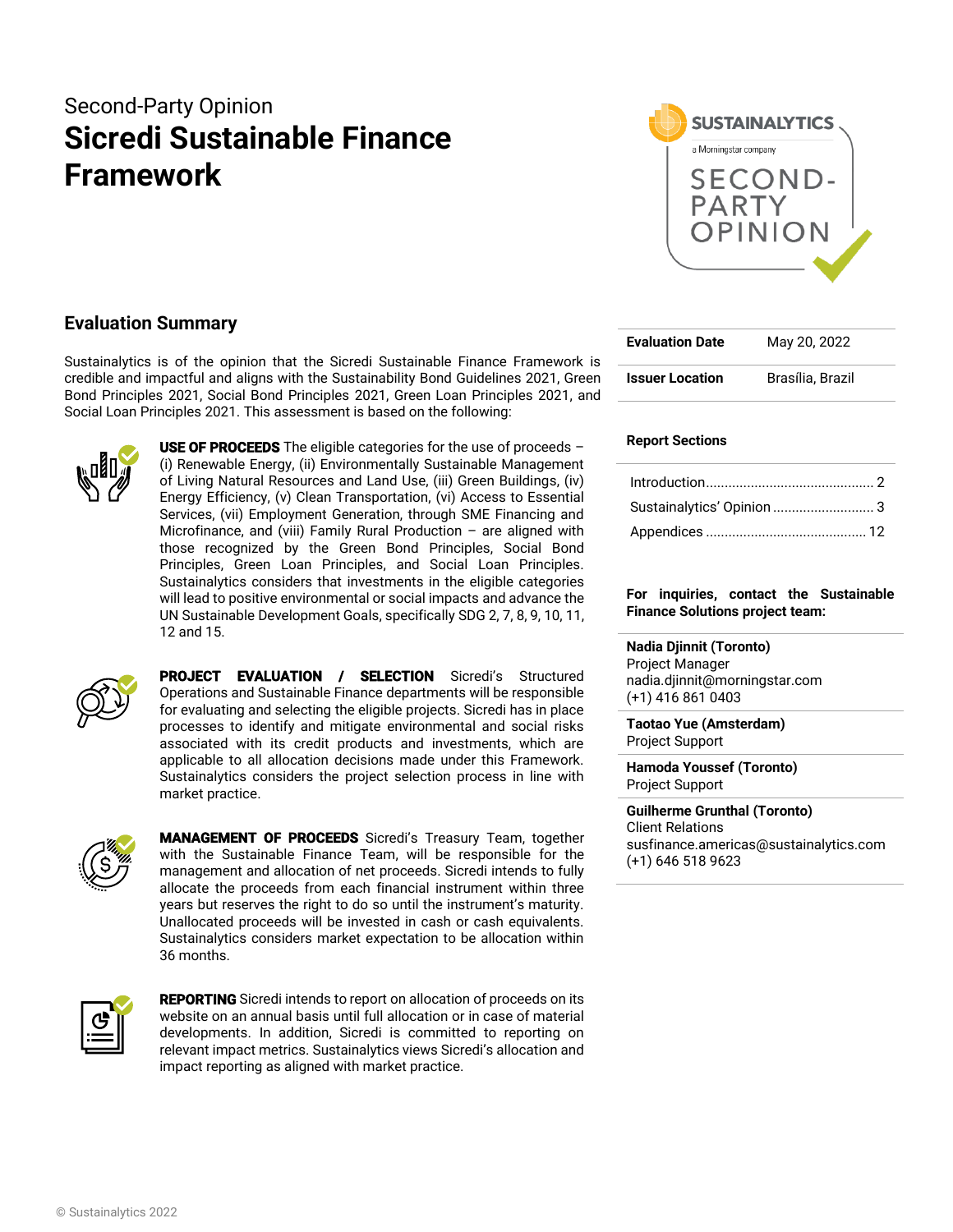

## <span id="page-1-0"></span>**Introduction**

Sicredi ("Sicredi", or the "Company") is a cooperative financial institution in Brazil. Its business consists of raising funds from members and lending them to members of the same regions. Sicredi has more than 5.5 million members and is present throughout Brazil's 26 states plus the Federal District with more than 2,200 branches and 100 cooperatives.

Sicredi has developed the Sicredi Sustainable Finance Framework (the "Framework") under which it intends to issue sustainability bonds or loans, and use the proceeds to finance and/or refinance, in whole or in part, existing or future projects that are expected to contribute to a sustainable and low-carbon economy while bringing forward positive social impact in Brazil.

The Framework defines green eligibility criteria in the following five areas:

- 1. Renewable Energy
- 2. Environmentally sustainable management of living natural resources and land use
- 3. Green Buildings
- 4. Energy Efficiency
- 5. Clean Transportation

The Framework defines social eligibility criteria in the following three areas:

- 1. Access to Essential Services
- 2. Employment Generation, through SME Financing and Microfinance
- 3. Family Rural Production

Sicredi engaged Sustainalytics to review the Sicredi Sustainable Finance Framework, dated May 2022, and provide a Second-Party Opinion on the Framework's environmental and social credentials and its alignment with the Sustainability Bond Guidelines 2021 (SBG), Green Bond Principles 2021 (GBP), Social Bond Principles 2021 (SBP)<sup>1</sup>, Green Loan Principles 2021 (GLP), and Social Loan Principles 2021 (SLP)<sup>2</sup>. This Framework will be published in a separate document.<sup>3</sup>

### **Scope of work and limitations of Sustainalytics' Second-Party Opinion**

Sustainalytics' Second-Party Opinion reflects Sustainalytics' independent<sup>4</sup> opinion on the alignment of the reviewed Framework with the current market standards and the extent to which the eligible project categories are credible and impactful.

As part of the Second-Party Opinion, Sustainalytics assessed the following:

- The Framework's alignment with the Sustainability Bond Guidelines 2021, Green Bond Principles 2021, and Social Bond Principles 2021, as administered by ICMA, and the Green Loan Principles 2021 and Social Loan Principles 2021, as administered by Loan Market Association (LMA), Asia Pacific Loan Market Association (APLMA), and Loan Syndications & Trading Association (LSTA);
- The credibility and anticipated positive impacts of the use of proceeds; and
- The alignment of the issuer's sustainability strategy and performance and sustainability risk management in relation to the use of proceeds.

For the use of proceeds assessment, Sustainalytics relied on its internal taxonomy, version 1.11, which is informed by market practice and Sustainalytics' expertise as an ESG research provider.

As part of this engagement, Sustainalytics held conversations with various members of Sicredi's management team to understand the sustainability impact of their business processes and planned use of proceeds, as well as management of proceeds and reporting aspects of the Framework. Sicredi representatives have

<sup>&</sup>lt;sup>1</sup> The Sustainability Bond Guidelines, Green Bond Principles, and Social Bond Principles are administered by the International Capital Market Association and are available a[t https://www.icmagroup.org/green-social-and-sustainability-bonds/sustainability-bond-guidelines-sbg/](https://www.icmagroup.org/green-social-and-sustainability-bonds/sustainability-bond-guidelines-sbg/)

<sup>&</sup>lt;sup>2</sup> The Green Loan Principles and Social Loan Principles are administered by the Loan Market Association, Asia Pacific Loan Market Association and Loan Syndications & Trading Association and are available at[: https://www.lsta.org/content/green-loan-principles/#](https://www.lsta.org/content/green-loan-principles/) an[d https://www.lsta.org/content/social](https://www.lsta.org/content/social-loan-principles-slp/)[loan-principles-slp/](https://www.lsta.org/content/social-loan-principles-slp/)

<sup>&</sup>lt;sup>3</sup> The Sicredi Sustainable Finance Framework is available on Sicredi's website at[: www.sicredi.com.br/site/relacoes-com-investidores/](http://www.sicredi.com.br/site/relacoes-com-investidores/)

<sup>4</sup> When operating multiple lines of business that serve a variety of client types, objective research is a cornerstone of Sustainalytics and ensuring analyst independence is paramount to producing objective, actionable research. Sustainalytics has therefore put in place a robust conflict management framework that specifically addresses the need for analyst independence, consistency of process, structural separation of commercial and research (and engagement) teams, data protection and systems separation. Last but not the least, analyst compensation is not directly tied to specific commercial outcomes. One of Sustainalytics' hallmarks is integrity, another is transparency.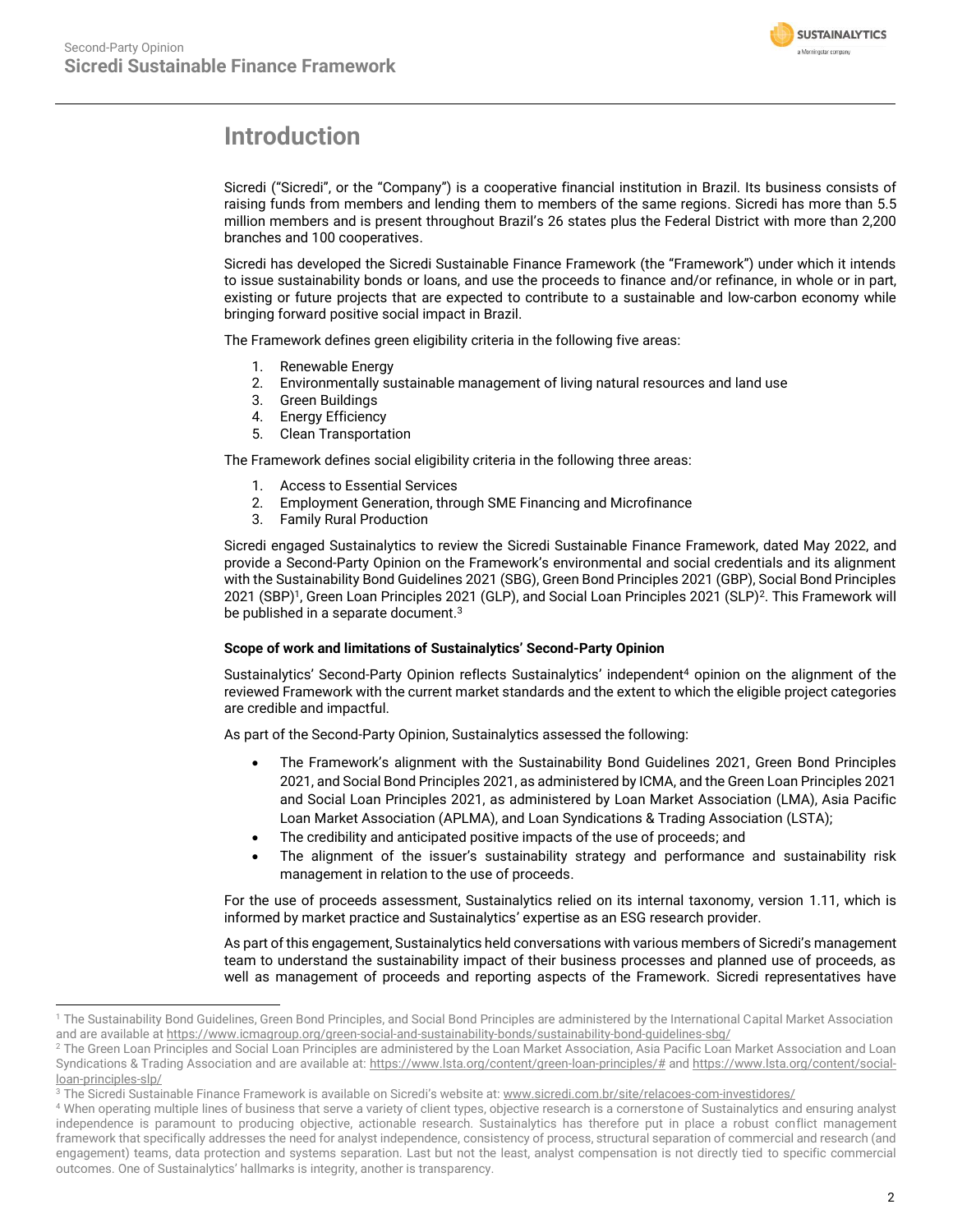

confirmed (1) they understand it is the sole responsibility of Sicredi to ensure that the information provided is complete, accurate or up to date; (2) that they have provided Sustainalytics with all relevant information and (3) that any provided material information has been duly disclosed in a timely manner. Sustainalytics also reviewed relevant public documents and non-public information.

This document contains Sustainalytics' opinion of the Framework and should be read in conjunction with that Framework.

Any update of the present Second-Party Opinion will be conducted according to the agreed engagement conditions between Sustainalytics and Sicredi.

Sustainalytics' Second-Party Opinion, while reflecting on the alignment of the Framework with market standards, is no guarantee of alignment nor warrants any alignment with future versions of relevant market standards. Furthermore, Sustainalytics' Second-Party Opinion addresses the anticipated impacts of eligible projects expected to be financed with bond and loan proceeds but does not measure the actual impact. The measurement and reporting of the impact achieved through projects financed under the Framework is the responsibility of the Framework owner. Upon twenty-four (24) months following the evaluation date set stated herein, Sicredi is encouraged to update the Framework, if necessary, and seek an update to the Second-Party Opinion to ensure ongoing alignment of the Framework with market standards and expectations.

In addition, the Second-Party Opinion opines on the potential allocation of proceeds but does not guarantee the realised allocation of the bond and loan proceeds towards eligible activities.

No information provided by Sustainalytics under the present Second-Party Opinion shall be considered as being a statement, representation, warrant or argument, either in favour or against, the truthfulness, reliability or completeness of any facts or statements and related surrounding circumstances that Sicredi has made available to Sustainalytics for the purpose of this Second-Party Opinion.

## <span id="page-2-0"></span>**Sustainalytics' Opinion**

### **Section 1: Sustainalytics' Opinion on the Sicredi Sustainable Finance Framework**

Sustainalytics is of the opinion that the Sicredi Sustainable Finance Framework is credible, impactful and aligns with the four core components of the GBP, SBP, GLP, and SLP. Sustainalytics highlights the following elements of Sicredi's Sustainability Finance Framework:

- Use of Proceeds:
	- The eligible categories (i) Renewable Energy, (ii) Environmentally Sustainable Management of Living Natural Resources and Land Use, (iii) Green Buildings, (iv) Energy Efficiency, (v) Clean Transportation, (vi) Access to Essential Services, (vii) Employment Generation, through SME Financing and Microfinance, and (viii) Family Rural Production  $-$  are aligned with those recognized by the GBP, SBP, GLP, and SLP.
	- Sicredi has established a three-year look back period for its refinancing activities, which Sustainalytics views to be in line with market practice.
	- Under the Renewable Energy category, Sicredi may finance expenditures for the purchase of wind and solar energy equipment and technology. The Company may also finance generation and distribution systems of wind, solar and biomass energy for rural landowners.
		- Regarding biomass energy, the Framework contemplates financing towards generating electricity using biomass energy from agriculture and animal waste through the bio-digestion and composting of animal waste. Sustainalytics recognizes the environmental benefits of such activities.
	- Under the Environmentally Sustainable Management of Living Natural Resources and Land Use category, the Framework contemplates expenditures towards projects that will contribute to the achievement of targets set out in Brazil's government programme to reduce greenhouse gas emissions in agriculture (the "ABC Programme") <sup>5</sup> targeting rural producers. The Framework defined the following as eligible projects:

<sup>5</sup> Brazilian Government, Plan for Adaptation and Low Carbon Emission in Agriculture, at[: https://www.gov.br/agricultura/pt](https://www.gov.br/agricultura/pt-br/assuntos/sustentabilidade/plano-abc/arquivo-publicacoes-plano-abc/abc-english.pdf)[br/assuntos/sustentabilidade/plano-abc/arquivo-publicacoes-plano-abc/abc-english.pdf](https://www.gov.br/agricultura/pt-br/assuntos/sustentabilidade/plano-abc/arquivo-publicacoes-plano-abc/abc-english.pdf)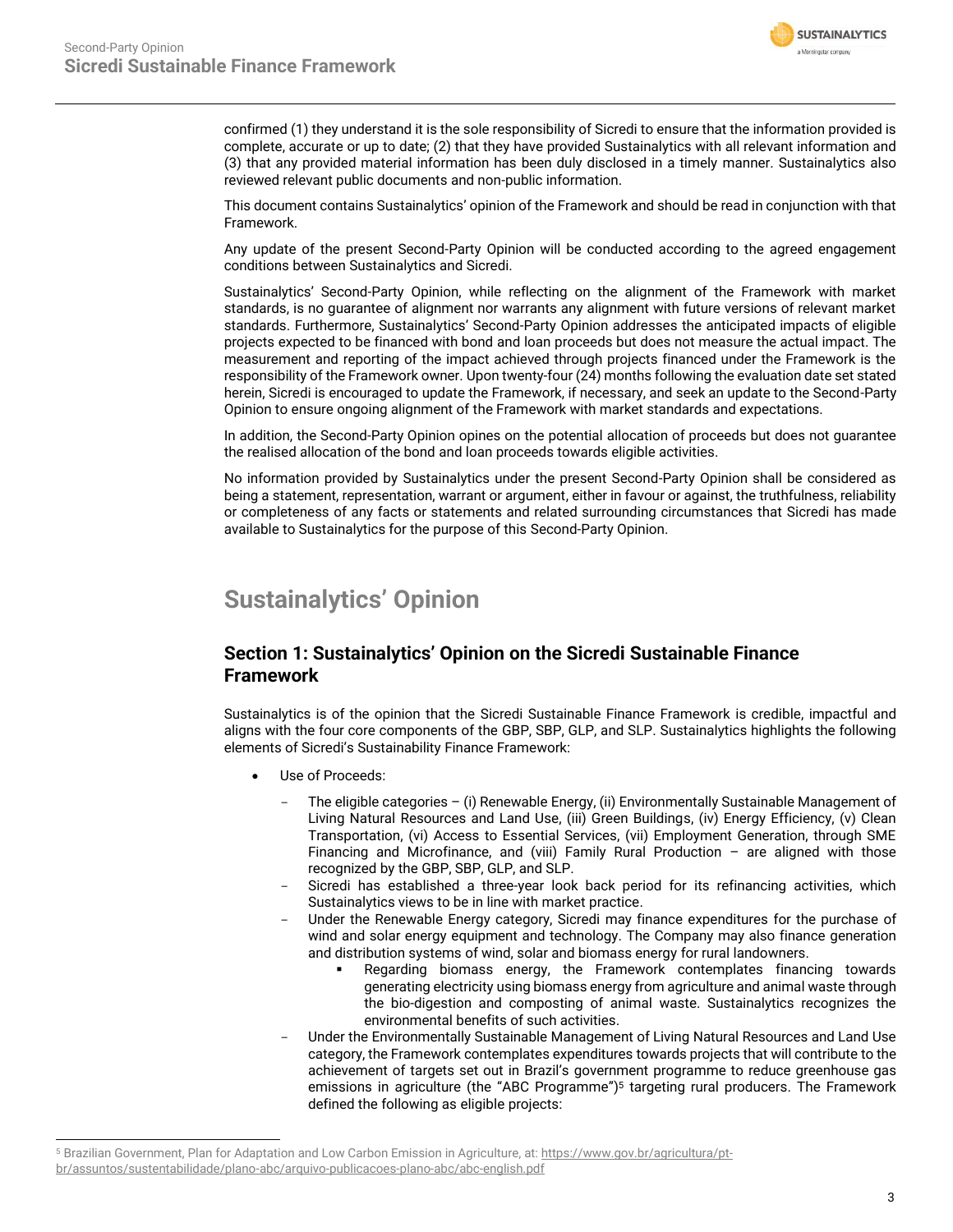

- No till farming methods for planting straws. Sustainalytics believes that no-till farming is an integral part of conservation agriculture as it minimizes soil disturbance and maintains (or restores) soil cover, and therefore helps to maintain soil's organic carbon and prevent soil erosion and runoff.
- Integrated crop-livestock-forest (ICLF), integrated crop-livestock (ICL), crop-forest (ICF), livestock-forest (ILF) and agroforestry systems. Sicredi has confirmed that all ICLF projects funded under the Framework will exclude projects exclusively dedicated to livestock.
	- Sustainalytics recognizes that integrated cropland-livestock-forestry systems (ICLFS) and agroforestry projects encompass a diversified production strategy that aims to enhance agricultural productivity and have been demonstrated to reduce the vulnerability of farmers (particularly smallholder farmers) to environmental shocks, including climate change. However, such integrated projects could face certain barriers, $6$  especially related to their effective adoption at the farm level, as well as their overall potential for achieving a net reduction in methane emissions resulting from livestock production.<sup>7</sup>
	- Sicredi communicated to Sustainalytics that forestry projects will be accompanied by a sustainable forest management plan, enabling family producers to comply with requirements that would have otherwise been met through Forest Stewardship Council (FSC) or Programme for the Endorsement of Forest Certification (PEFC) certification.<sup>8</sup>
- Soil recovery and restoration of degraded pasture investments. Sustainalytics views investments in soil restoration from degraded pasturelands, if done with the intent of promoting future livestock activities, to represent a deviation from market practice, as soil restoration does not address the primary environmental impacts of livestock production. This is therefore considered to be a limitation to the Framework.
- Biological nitrogen fixation projects for atmospheric nitrogen transformation in assimilable forms for plants by microorganisms. Sustainalytics understands that these projects will support the ABC Programme's target to expand the use of biological nitrogen fixation as a source of nitrogen for plant nutrition<sup>9</sup> and recognizes the potential environmental impact of such projects.
- Animal waste treatment projects that aim to support the bio-digestion and composting of animal waste, including the generation of biogas. Sustainalytics understands that these projects will take place in the context of the ABC Programme and that they will not include waste from industrial-scale livestock production. Sustainalytics recognizes the environmental benefits of such projects.
- Sicredi has confirmed that the financing under this category will exclude activities of manufacturing, purchasing or distribution of inorganic, synthetic fertilizers, pesticides or herbicides. Sustainalytics encourages Sicredi to promote the holistic deployment of conservation agriculture practices<sup>10</sup> in its criteria for lending in agriculture and agroforestry projects.
- Under the Green Buildings category, the Framework contemplates expenditures towards buildings achieving a certification level of EDGE, <sup>11</sup> LEED (Gold or above),<sup>12</sup> Aqua-HQE (Excellent or above)<sup>13</sup> or Living Building Challenge.<sup>14</sup> The company may also finance retrofitting buildings

<sup>13</sup> HQE certification, at[: https://www.behqe.com/cerway/essentials#](https://www.behqe.com/cerway/essentials) 

<sup>&</sup>lt;sup>6</sup> The adoption of integrated crop-livestock systems is influenced by several factors, including the "costs of adoption versus non-adoption, supply chain infrastructure, biophysical suitability, availability of skilled labour, access to information and know-how, as well as the willingness to diversify production." Land Use Policy, Determinants of crop-livestock integration in Brazil: Evidence from the household and regional levels: [https://www.bu.edu/gdp/files/2018/02/Gil\\_Garrett\\_et\\_al\\_2016\\_Determinants-of-ICLS.pdf](https://www.bu.edu/gdp/files/2018/02/Gil_Garrett_et_al_2016_Determinants-of-ICLS.pdf)

<sup>7</sup> IPCC, Land-Climate Interactions[: https://www.ipcc.ch/site/assets/uploads/2019/08/2c.-Chapter-2\\_FINAL.pdf"](https://www.ipcc.ch/site/assets/uploads/2019/08/2c.-Chapter-2_FINAL.pdf)

<sup>&</sup>lt;sup>8</sup> Sustainalytics highlights that forestry-related assets or projects certified with either FSC or PEFC integrate an appropriate management plan related to soil health, water and fire management, riparian area protection, biodiversity management, species selection, as well as chemical use. <sup>9</sup> Climate Bonds, "Unlocking Brazil's Green Investment - Potential for Agriculture", (2020), at:

https://www.climatebonds.net/files/reports/brazil\_agri\_roadmap\_english.pdf

<sup>&</sup>lt;sup>10</sup> Conservation Agriculture is a set of management practices that helps to maintain soil health, enhance biodiversity and natural biological processes above and below the ground surface, such as through: conservation tillage; sowing of diverse cover crops; multiple crop rotation; soil restoration and management; nutrient and waste management; using no or minimal amounts of pesticides and synthetic fertilizers. FAO promotes the adoption of CA principles "that are universally applicable in all agricultural landscapes and cropping systems." Food and Agriculture Organization of the United Nations (FAO), Conservation Agriculture: http://www.fao.org/conservation-agriculture/en/ "

<sup>&</sup>lt;sup>11</sup> EDGE (or "Excellence in Design for Greater Efficiencies"), "Why certify with EDGE?" at: <https://www.edgebuildings.com/certify/>

<sup>12</sup> Leadership in Energy and Environmental Design (LEED), "LEED rating system", at[: https://www.usgbc.org/leed](https://www.usgbc.org/leed)

<sup>14</sup> Living Future Institute, "Living Building Challenge", at: <https://www.living-future.eu/programs/living-building-challenge/>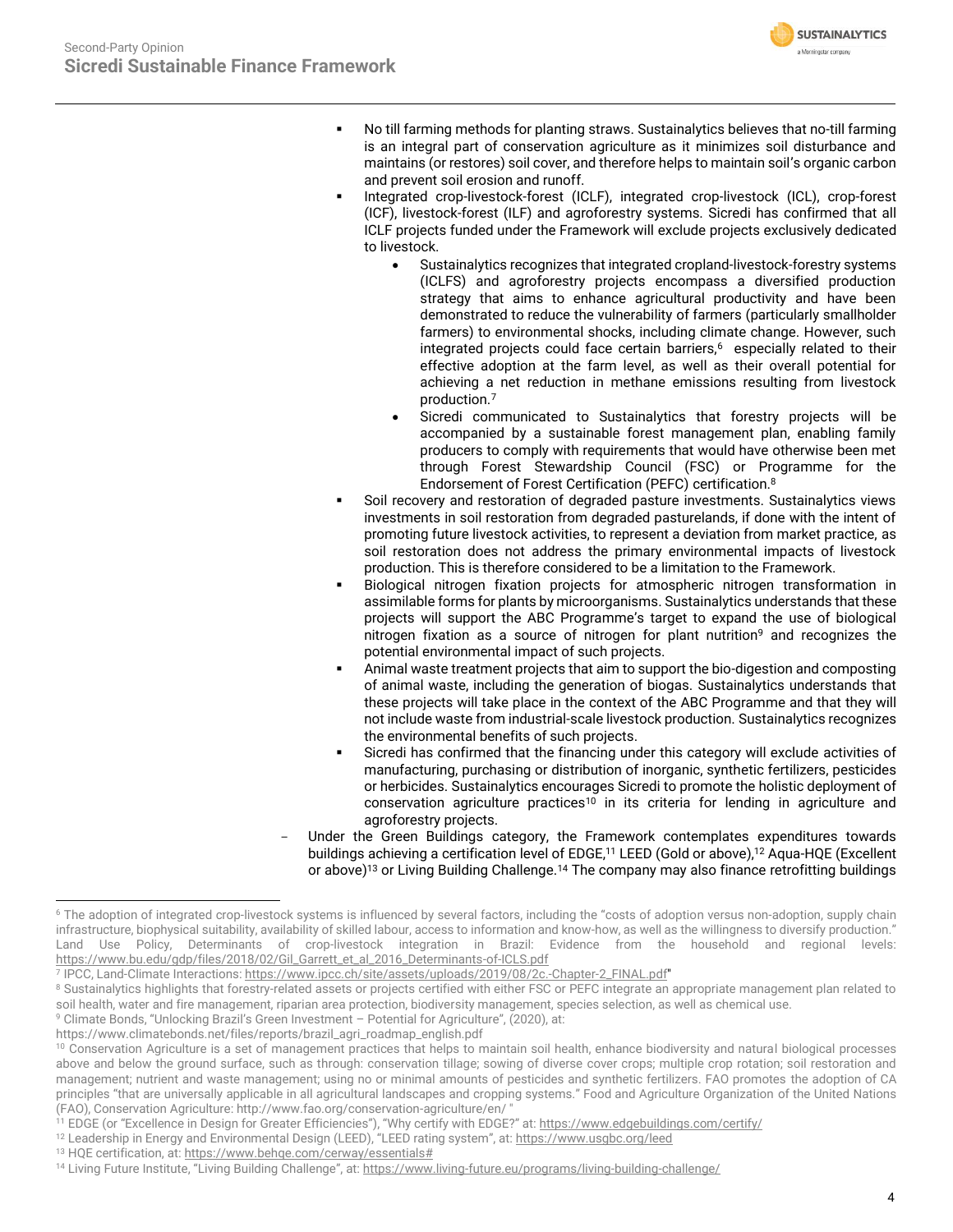**SUSTAINALYTICS** a Morningstar company

achieving 30% improvement in emissions savings over initial performance. Sustainalytics views the schemes specified by the Framework to be credible and the levels selected to be indicative of positive impact and aligned with market practice.

- Under the Energy Efficiency category, Sicredi may finance or refinance expenditures towards (i) LED lighting systems with associated controls and (ii) efficient cooling technologies using low-GWP and low-ODP refrigerants that can achieve a minimum of 20% reduction in  $CO<sub>2</sub>$  emissions and electricity consumptions. Sustainalytics views positively the inclusion of a defined energy efficiency threshold for the installation of energy-efficient systems, equipment, and technologies.
- Under the Clean Transportation category, Sicredi may finance individuals' and companies' purchase of fully electric vehicles or hybrid vehicles. <sup>15</sup> In addition, Sicredi may finance expenditures related to charging stations for fully electric vehicles. Sustainalytics considers this to be in line with market practice.
- Under the Access to Essential Services category, Sicredi may finance or refinance the provision of financial products/services to bring financial access to rural populations or urban cities that are below Brazil's average Human Development Index (HDI), <sup>16</sup> and are more dependent on government pay-outs. This may include (i) underserved populations, owing to a lack of quality access to essential goods and services and (ii) excluded or marginalized populations and communities, based on individual or regional income. For the financial services and products financed under this category, Sicredi commits to provide below average interest rates of the Brazilian lending market for credit insecure borrowers. In addition, Sicredi shared with Sustainalytics internal documents and policies that demonstrate commitment to adhere to responsible lending practices. Sustainalytics views the clear definition of the target populations and established responsible lending practices to be in line with market practice.
- Under the Employment Generation, through the Potential Effect of SME Financing and Microfinance category, the Framework contemplates financing micro-, small- and medium-sized companies, such as providing credit to microentrepreneurs and promoting the inclusion of lowincome microentrepreneurs in the financial market. This may include financing:
	- Micro and small companies with annual revenue below USD 3 million, as defined according to International Finance Corporation (IFC). 17
	- **■** Medium,<sup>18</sup> micro and small companies led or owned by women,<sup>19</sup> or located primarily in the North and Northeast region of Brazil or in municipalities or states with an HDI value below Brazil's average.
	- Target populations include (i) migrants and/or displaced persons; (ii) excluded and/or marginalized populations and communities; (iii) aging populations and vulnerable youth; and (iv) vulnerable communities due to impacts of natural disasters
- Under the Family Rural Production category, Sicredi may provide financial support to small rural producers with annual revenues of up to BRL 500,000 (approximately USD 100,000) under the following subprogrammes within the National Programme for Strengthening Family Agriculture (PRONAF): (i) Pronaf Custeio, (ii) Pronaf Mais Alimentos, (iii) Pronaf Agroindústria, (iv) Pronaf Mulher, (v) Pronaf Bioeconomia, (vi) Pronaf Agroecologia, (vii) Pronaf Cotas Partes. Sustainalytics recognizes that the purpose of the PRONAF programme is to incentivize and empower smallholder agricultural activities with multiple lines of credit for several types of activities, such as forestry, food production, and support for women-run family farms. Sicredi has confirmed to Sustainalytics that internal policies and guidelines, as described in Section 2 below, will be applied to ensure that projects financed under this social category apply as many of the principles of low-carbon agriculture as possible.
- Sicredi commits to exclude financing of activities related to (i) weapons, ammunitions and other military goods/technology, (ii) tobacco, (iii) gambling, casinos and equivalent enterprises, (iv) radioactive materials, (v) unbonded asbestos fibers and asbestos-containing products, (vi) drift net fishing in the marine environment using nets more than 2.5 km in length, (vii) unbonded

<sup>17</sup> IFC, "IFC's definitions of targeted sectors", at:

<sup>&</sup>lt;sup>15</sup> The financing to hybrid vehicles will be limited to those that meet one of the following direct emission thresholds: (i) private passenger cars and light commercial vehicles (vans) with emissions at or below 75 gCO<sub>2</sub>/km, based on lab test NECD procedure; (ii) buses with emissions (WLTP) below 50 gCO<sub>2</sub>e/pkm; (iii) heavy trucks with emissions at or below 25 gCO<sub>2</sub>/tkm per each vehicle to be financed.

<sup>&</sup>lt;sup>16</sup> This refers to populations located in municipalities with human development index (HDI) below 0.755, which is Brazil's average HDI in 2015 according to UN Development Programme.

[https://www.ifc.org/wps/wcm/connect/industry\\_ext\\_content/ifc\\_external\\_corporate\\_site/financial+institutions/priorities/ifcs+definitions+of+targeted+](https://www.ifc.org/wps/wcm/connect/industry_ext_content/ifc_external_corporate_site/financial+institutions/priorities/ifcs+definitions+of+targeted+sectors) [sectors](https://www.ifc.org/wps/wcm/connect/industry_ext_content/ifc_external_corporate_site/financial+institutions/priorities/ifcs+definitions+of+targeted+sectors)

<sup>&</sup>lt;sup>18</sup> Medium companies refer to those with annual revenue from USD 3 million to USD 15 million, as defined by IFC. Ibid.

<sup>&</sup>lt;sup>19</sup> According to IFC, to qualify as a woman-owned company, the company has to meet the following criteria: (a) ≥ 51% owned by woman/women; or (b) ≥ 20% owned by woman/women and (i) has ≥ 1 woman as CEO/COO/President/Vice President and (ii) has ≥ 30% of the board of directors composed of women, where a board exists. Ibid.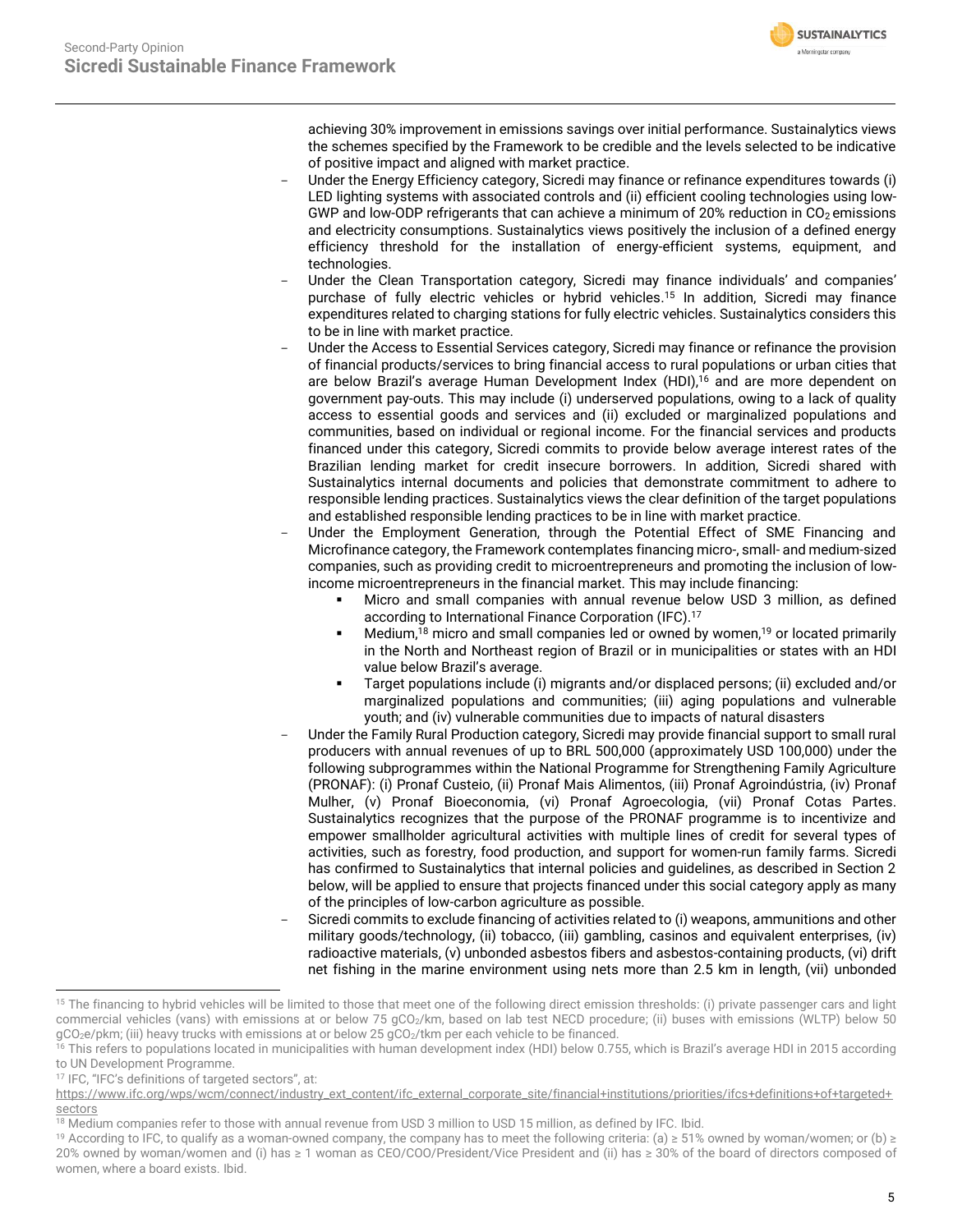

asbestos fibers, <sup>20</sup> (viii) commercial logging operations for use in primary tropical moist forest, (ix) production or trade of any product or activity that may relate to misdemeanors as importers and exporters, natural extraction, polluting/polluting substance producers, (x) coal mining or coal-fired power generation and associated facilities, (xi) upstream oil exploration and development projects, (xii) upstream gas exploration and development projects, <sup>21</sup> (xiii) violation of human rights such as forced labor, child labor, discrimination, and (xiv) projects exclusively dedicated to livestock. Sustainalytics views the exclusion of these activities to further strengthen the Framework.

- Project Evaluation and Selection:
	- Sicredi's Structured Operations and Sustainable Finance department will be responsible for evaluating and selecting the eligible projects, and moreover controlling and monitoring the eligible project portfolio. The department may consult with other departments such as Treasury, Socio-environmental Risk, Credit Products and Sustainability for obtaining necessary information regarding the projects.
	- Sicredi has in place processes to identify and mitigate environmental and social risks associated with its credit products and investments, which are applicable to all allocation decisions made under this Framework. Sustainalytics considers these environmental and social risk management systems to be adequate and aligned with market expectations. For additional detail see Section 2.
	- Based on the oversight for project selection and risk management system, Sustainalytics considers this process to be in line with market practice.
- Management of Proceeds:
	- Sicredi's treasury team will be responsible for managing the proceeds that are yet to be allocated via the Company's accounting system. Allocated proceeds will be managed by the Sustainable Finance Team together with the Socio-environmental Risk Team and other departments in the key areas within the Company.
	- Sicredi intends to fully allocate the proceeds from each financial instrument within three years but reserves the right to do so until the instrument's maturity. Unallocated proceeds will be invested in cash or cash equivalents. Sustainalytics considers market expectation to be allocation within 36 months, and notes that Sicredi may allocate until the instrument's maturity.
	- Based on the presence of an internal tracking system and the disclosure of temporary use of net proceeds, Sustainalytics considers this process to be in line with market practice.
- Reporting:
	- Sicredi intends to report on the allocation and impact of net proceeds on the Company's website annually until full allocation or in case of material developments.
	- Allocation reporting will include the eligibility criteria to which the net proceeds have been allocated, including the amounts and numbers of transactions on each criteria. Where confidentiality is a concern, Sicredi will report the allocation information in generic terms or on a portfolio basis, such as the percentage of proceeds allocated per project category. In addition, Sicredi may prepare specific reports at investor's request depending on the financial instrument selected.
	- Sicredi is committed to reporting impact metrics such as GHG emissions avoided (t  $CO<sub>2</sub>$ eq.), GHG captured (t CO<sub>2</sub>eq), electric capacity (kW) of the generated biogas, estimated number of jobs supported, estimated annual revenue generated for rural families, and estimated number of beneficiaries.
	- Based on the frequency and accessibility of allocation and impact reporting, Sustainalytics considers this process to be in line with market practice.

### **Alignment with Sustainability Bond Guidelines 2021**

Sustainalytics has determined that the Sicredi Sustainable Finance Framework aligns with the four core components of the GBP, SBP, GLP, and SLP. For detailed information please refer to Appendix 1: Sustainability Bond/ Sustainability Bond Programme External Review Form.

<sup>&</sup>lt;sup>20</sup> This does not apply to purchase and use of bonded asbestos cement sheeting where the asbestos content is less than 20%.

<sup>&</sup>lt;sup>21</sup> Under exceptional circumstances and on a case-by-case basis, consideration will be given to financing upstream gas infrastructure where there is a clear benefit in terms of energy access for the poor and where greenhouse gas (GHG) emissions are minimized, projects are consistent with national goals on climate change, and risks of stranded assets are properly analyzed.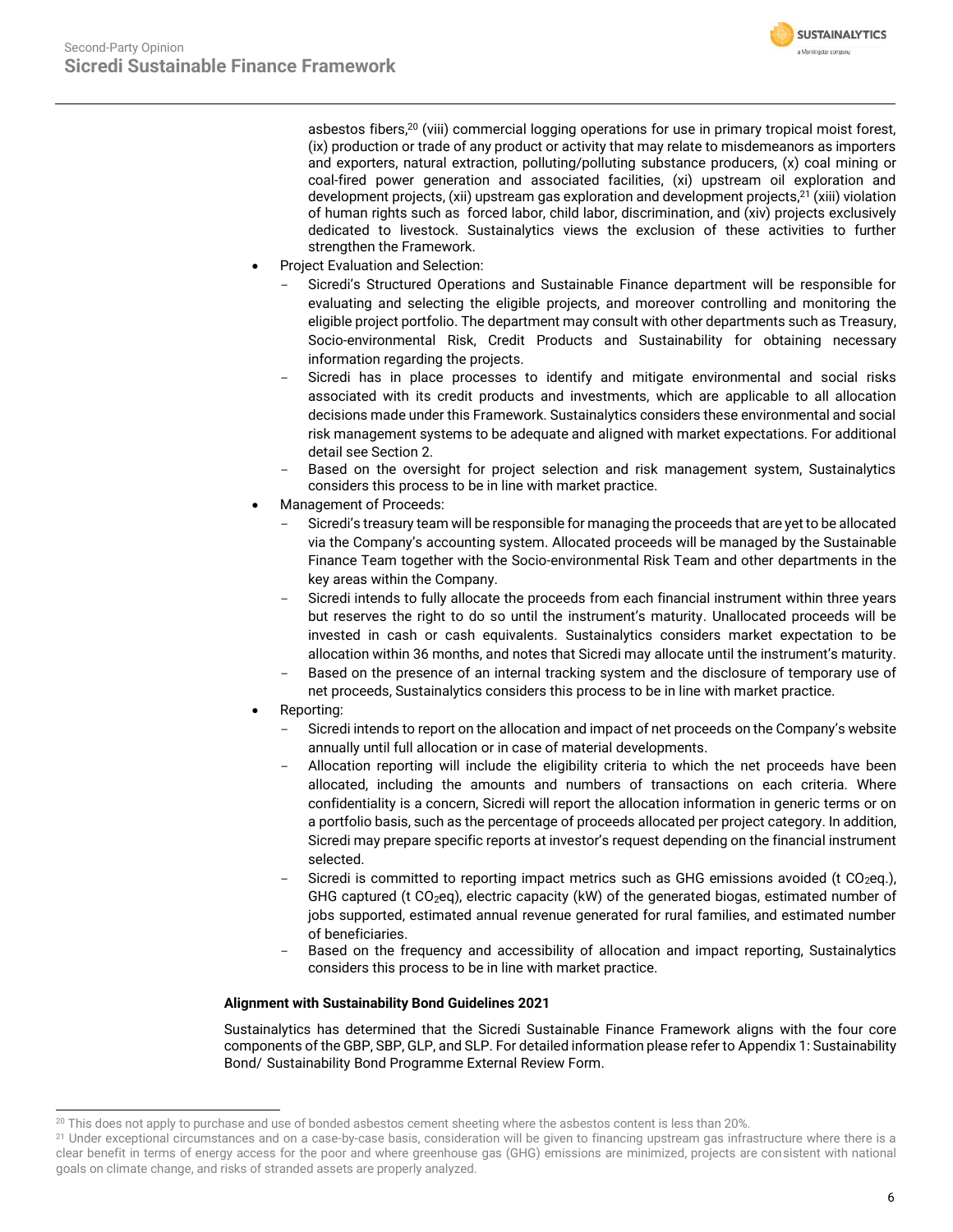

### **Section 2: Sustainability Strategy of Sicredi**

### **Contribution of Framework to Sicredi's sustainability strategy**

Sicredi has adopted a sustainability strategy which formalizes three key sustainability drivers – relationship and cooperativism, local development and responsible solutions. Sicredi has further identified 12 focal themes in both environmental and social areas that underpin the three drivers, with a focus on (i) strengthening the business model in a sustainable way; (ii) operate sustainably; and (iii) promote positive transformations in localities.

On the environmental front, Sicredi has taken initiatives of granting credits and providing financial solutions to businesses that have low carbon emissions, resource efficiency and other environmental benefits. In 2021, Sicredi granted BRL 3.3 billion (approximately USD 0.6 billion) credit for financing solar energy solutions, representing an increase of 95% compared to the previous year. In the same year, it has also provided products and services, with a value around BRL 20 billion (approximately USD 4 billion), that contribute to low-carbon agriculture, organic agriculture, good agricultural practices and renewable energy.<sup>22</sup>

In social areas, Sicredi seeks to promote financial inclusion and foster the local economy through financial solutions, job creation, development programmes and partnerships. With physical presence in few populous municipalities, such as those with less than 10,000 inhabitants, Sicredi serves the people who may lack the access to essential financial services. In 2021, 70.5% of Sicredi's agencies were in cities classified as needy, rural, and inland. Moreover, Sicredi has developed and supported a series of programmes, projects and social investment actions that take into account local needs. In 2021, it invested BRL 158.8 million (approximately USD 32 million) in educational and social programmes in local communities. In addition, Sicredi is committed to procurement from local suppliers, thus stimulating the creation of jobs and the generation of income for the locals.<sup>23</sup>

Sustainalytics is of the opinion that the Sicredi Sustainable Finance Framework is aligned with the company's overall sustainability strategy and initiatives and will further the Company's action on its key environmental priorities. Additionally, Sustainalytics notes that Sicredi is currently in the process of developing public sustainability commitments and encourages the Company to publicly disclose targets and report on progress.

### **Approach to managing environmental and social risks associated with the projects**

While Sustainalytics recognizes that the use of proceeds from the Framework will be directed towards eligible projects that are expected to have positive environmental and social impact, Sustainalytics is aware that such eligible projects could also lead to negative environmental and social outcomes. While Sicredi has a limited role in the development of the individual projects financed under the Framework, it is exposed to risks associated with the companies and projects that it may finance. Some key environmental and social risks associated with the eligible projects, could include land use and biodiversity issues, emissions, effluents, and waste generated in construction, community relations/stakeholder participation, sustainability in supply chain and responsible lending.

Sustainalytics is of the opinion that Sicredi is able to manage and mitigate potential risks through implementation of the following:

- Sicredi has adopted a socio-environmental risk management policy<sup>24</sup> that sets forth guidelines for management of social and environmental risks in its operations and relationships. According to the policy, the management of socio-environmental risks entails the adoption of procedures, systems and routines to identify, evaluate, monitor, mitigate, control and report the risks in products, services and activities financed. The policy furthermore provides criteria and scope of contents that shall be incorporated in internal rules for the assessment and management of socio-environmental risks.
- Sicredi has processes in place to mitigate existing environmental and social risks. Examples of such processes include: (i) collection of data and qualitative assessment on environmental and social practices and risks through questionnaires; (ii) environmental and social screening to evaluate aspects related to use of resources; (iii) geoprocessing to ensure the exclusion of environmental protection areas, conservation units and indigenous lands; (iv) quantitative assessments of

<sup>22</sup> Sicredi, "Nossos números em 2021", at: https://sicredifazadiferenca.com.br/impactopositivo/

<sup>23</sup> Ibid.

<sup>24</sup> Sicredi, "Politica – Gerenciamento de Risco Socioambiental", at:

https://www.sicredi.com.br/media/produtos/politica\_de\_gerenciamento\_de\_risco\_socioambiental.pdf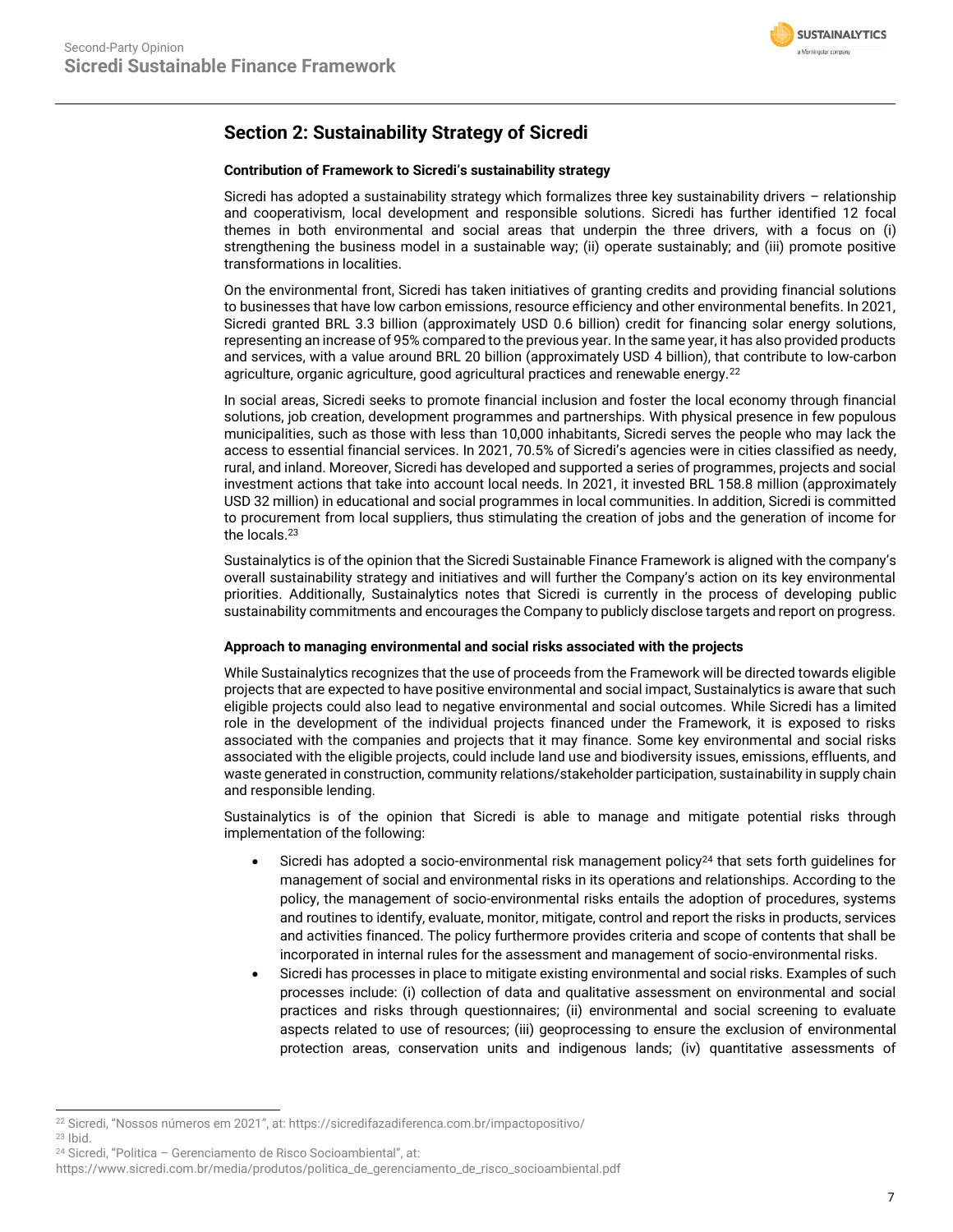

indicators from the Risk Appetite Statements and calculation of socio-environmental rating of members; (v) definition of excluded activities or sectors in line with market practice.<sup>25</sup>

- Sicredi conducts a credit analysis process based on its internal lending policy. The process includes a questionnaire of Know Your Client to avoid money laundering, as well as an analysis of broader information of the potential client.<sup>26</sup>
- Sicredi has joined the UN Global Compact and thus committed to adhere to the ten principles related to human rights, labor, environment and corruption.<sup>27</sup>

Based on these policies, standards and assessments, Sustainalytics is of the opinion that Sicredi has implemented adequate measures and is well-positioned to manage and mitigate environmental and social risks commonly associated with the eligible categories.

### **Section 3: Impact of Use of Proceeds**

All seven use of proceeds categories are aligned with those recognized by GBP, SBP, GLP or SLP. Sustainalytics has focused on two below where the impact is specifically relevant in the local context.

### **Importance of financing sustainable agriculture under Brazil's ABC Programme**

The agribusiness sector is a key contributor to the Brazilian economy, accounting for approximately 21% of the country's GDP in 2019.<sup>28</sup> In this context, agriculture in Brazil is the second largest source of GHG emissions after the energy sector, accounting for approximately 34% of the country's total emissions.<sup>29</sup> Recognizing the growth trajectory of this sector, the Brazilian government was prompted to enact Brazil's Low-Carbon Agriculture Plan in 2010, which led to the implementation of the Programme for Reducing Greenhouse Gas Emissions in Agriculture ("the ABC Programme").<sup>30</sup> The ABC Programme, a low-interest credit scheme, was created to incentivize and fund the implementation of low carbon agricultural practices that contribute to climate change mitigation through a reduction of GHG emissions and through the sequestration of carbon.<sup>31</sup>

In Brazil, low-carbon agricultural practices have been identified to include a series of agriculture and forestryrelated activities, such as developing integrated crop-livestock forestry systems, commercial plantation forests, and the management and restoration of degraded natural forest areas. In addition, the ABC Plan includes no-till farming, restoration of degraded pasture, biological nitrogen fixation, and manure management. According to a study conducted in 2016, since its inception, the ABC Programme has issued more than 28,500 loans to rural producers, amounting to BRL13.2 billion (USD 2.36 billion). <sup>32</sup> Sustainalytics is of the opinion that Sicredi's financing for low carbon agriculture projects will help accelerate action in support of the country's GHG emission goals<sup>33</sup> and enhance carbon sequestration.

### **Importance of supporting SMEs in Brazil**

According to a 2020 OECD report, MSMEs in Brazil account for 98.5% of all legally constituted companies and 27% of the nation's GDP.34,35 Despite the important role SMEs play in supporting Brazil's citizenry and economy, these businesses face a number of challenges given the conditions of the economic environment in which they operate. For instance, Brazil's insufficient integration into the global supply chain makes it impossible for many local SMEs in rural areas to participate in international trade and successfully scale their

<sup>&</sup>lt;sup>25</sup> Sicredi Sustainable Finance Framework (2022).

<sup>26</sup> Ibid.

<sup>27</sup> United Nations Global Compact, "Company Information", at: [https://www.unglobalcompact.org/what-is-gc/participants/138303-Sicredi-Participacoes-](https://www.unglobalcompact.org/what-is-gc/participants/138303-Sicredi-Participacoes-S-A-)[S-A-](https://www.unglobalcompact.org/what-is-gc/participants/138303-Sicredi-Participacoes-S-A-)

<sup>28</sup> Brazilian-American Chamber of Commerce, GDP agribusiness has high of 3.81% in 2019, at[: https://brazilcham.com/gdp-agribusiness-has-high-of-3-](https://brazilcham.com/gdp-agribusiness-has-high-of-3-81-in-2019/) [81-in-2019/](https://brazilcham.com/gdp-agribusiness-has-high-of-3-81-in-2019/)

<sup>&</sup>lt;sup>29</sup> The Carbon Brief, The Carbon Brief Profile: Brazil[: https://www.carbonbrief.org/the-carbon-brief-profile-brazil](https://www.carbonbrief.org/the-carbon-brief-profile-brazil)

<sup>&</sup>lt;sup>30</sup> World Development Perspectives, Overcoming barriers to low carbon agriculture and forest restoration in Brazil: The Rural Sustentável project: <https://www.sciencedirect.com/science/article/pii/S2452292916301321#b0010>

<sup>31</sup> Climate Smart Agriculture, "Brazil's Low-Carbon Agriculture Plan", at: <https://csa.guide/csa/brazil-s-low-carbon-agriculture-abc-plan> <sup>32</sup> Ibid.

<sup>33</sup> Ministério das Relações Exteriores, "Brazil submits its Nationally Determined Contribution under the Paris Agreement", at:

[https://www.gov.br/mre/en/contact-us/press-area/press-releases/brazil-submits-its-nationally-determined-contribution-under-the-paris-](https://www.gov.br/mre/en/contact-us/press-area/press-releases/brazil-submits-its-nationally-determined-contribution-under-the-paris-agreement#:~:text=The%20NDC%20is%20Brazil)

[agreement#:~:text=The%20NDC%20is%20Brazil's%20main,emissions%20by%2043%25%20in%202030.](https://www.gov.br/mre/en/contact-us/press-area/press-releases/brazil-submits-its-nationally-determined-contribution-under-the-paris-agreement#:~:text=The%20NDC%20is%20Brazil)

<sup>34</sup> OECD, "Financing SMEs and Entrepreneurs 2020: An OECD Scoreboard", at: [https://www.oecd-](https://www.oecd-ilibrary.org/sites/8153da8den/index.html?itemId=/content/component/8153da8d-en)

[ilibrary.org/sites/8153da8den/index.html?itemId=/content/component/8153da8d-en](https://www.oecd-ilibrary.org/sites/8153da8den/index.html?itemId=/content/component/8153da8d-en)

<sup>&</sup>lt;sup>35</sup> Complementary Law 123 of 2006 defines micro-enterprises as companies with a gross annual revenues of up to USD 66,000, while small enterprises are those with gross annual revenues ranging from USD 66,000 to USD 880,000.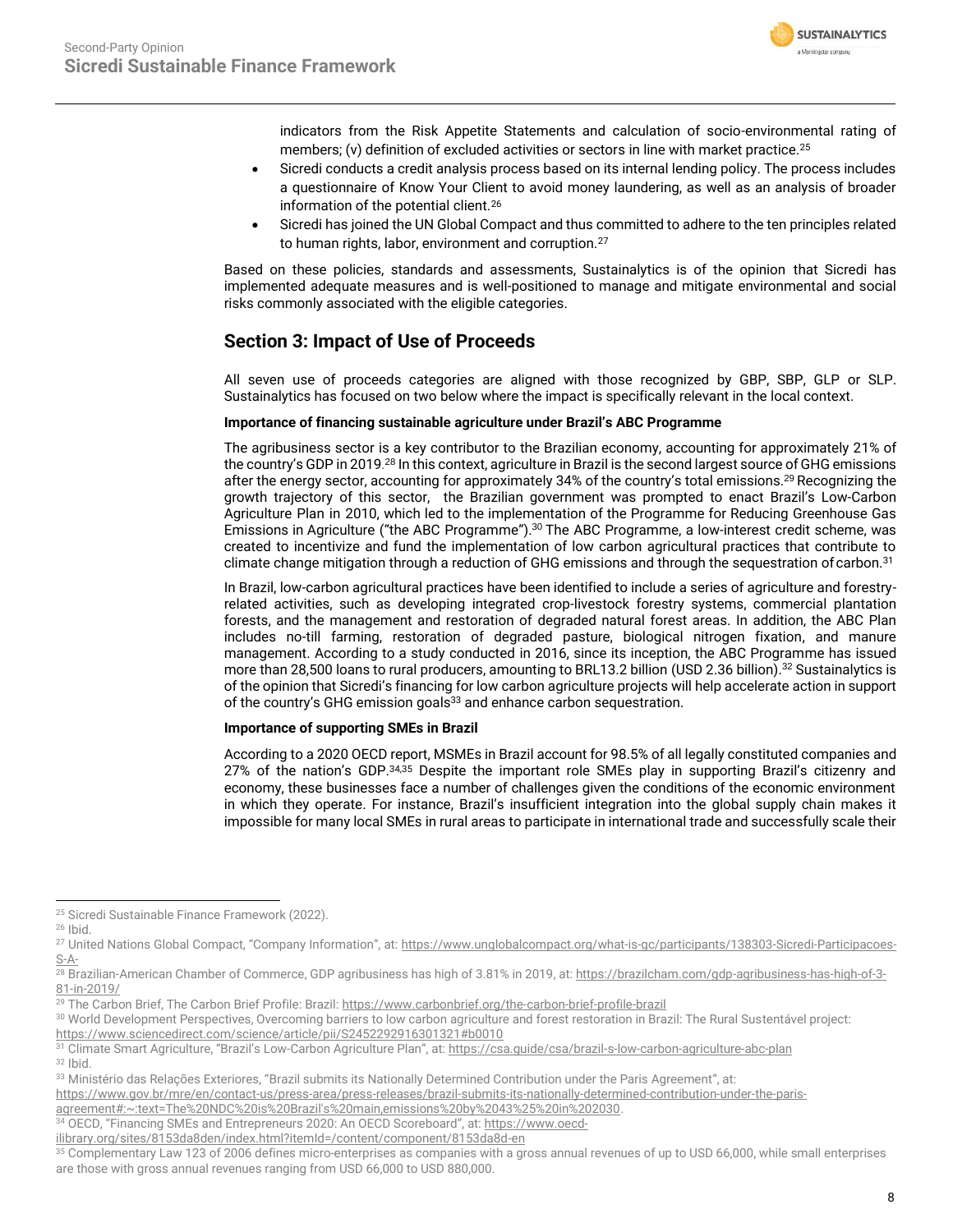

businesses.<sup>36</sup> The OECD cites a stark productivity gap between SMEs and large companies in Brazil, much of which has been attributed to limited innovation and export propensity amongst Brazilian SMEs.<sup>37</sup>

Meanwhile, Brazil's federal government has used loan subsidies as the main instruments to encourage SME development.<sup>38</sup> However, despite the efforts made, the share of SME loans in total business loans decreased from 55% in 2007 to 36% in 2018, underscoring the financial gap Brazilian SMEs face.<sup>39</sup> This gap can be attributed to a number of challenges such as receiving little public and private sector credit for long-term viability credit, primarily because of high-interest rates, short loan maturities, lack of property collateral or credit history, highlighting the unfavorable market conditions for such businesses in Brazil.<sup>40</sup>

Given the above-mentioned context, Sustainalytics is of the view that Sicredi's provision of financing SMEs in Brazil is expected to play a positive role in fostering economic and social development and contribute to reducing social inequalities in the country.

### **Alignment with/contribution to SDGs**

The Sustainable Development Goals (SDGs) were set in September 2015 by the United Nations General Assembly and form an agenda for achieving sustainable development by the year 2030. The bonds issued under the Sicredi Sustainable Finance Framework advances the following SDGs and targets:

| <b>Use of Proceeds</b><br><b>Category</b>                                                | <b>SDG</b>                                       | <b>SDG target</b>                                                                                                                                                                                                                                                                                                                                                                                                                               |
|------------------------------------------------------------------------------------------|--------------------------------------------------|-------------------------------------------------------------------------------------------------------------------------------------------------------------------------------------------------------------------------------------------------------------------------------------------------------------------------------------------------------------------------------------------------------------------------------------------------|
| Renewable Energy                                                                         | 7. Affordable and Clean                          | 7.2 By 2030, increase substantially the share                                                                                                                                                                                                                                                                                                                                                                                                   |
|                                                                                          | Energy                                           | of renewable energy in the global energy mix.                                                                                                                                                                                                                                                                                                                                                                                                   |
| Environmentally<br>Sustainable Management<br>of Living Natural<br>Resources and Land Use | 12. Responsible<br>Consumption and<br>Production | 12.2 By 2030, achieve the sustainable<br>management and efficient use of natural<br>resources.<br>12.4 By 2020, achieve the<br>environmentally sound management of<br>chemicals and all wastes throughout<br>their life cycle, in accordance with<br>agreed international frameworks, and<br>significantly reduce their release to air,<br>water and soil in order to minimize their<br>adverse impacts on human health and<br>the environment. |
|                                                                                          | 15. Life on Land                                 | 15.2 By 2020, promote the implementation<br>of sustainable management of all types of<br>forests, halt deforestation, restore<br>degraded forests and substantially<br>increase afforestation and reforestation<br>globally.                                                                                                                                                                                                                    |
|                                                                                          |                                                  | 15.B Mobilize significant resources from all<br>sources and at all levels to finance<br>sustainable forest management and provide<br>adequate incentives to developing countries<br>to advance such management, including for<br>conservation                                                                                                                                                                                                   |
|                                                                                          |                                                  | and reforestation.                                                                                                                                                                                                                                                                                                                                                                                                                              |
| Green Building                                                                           | 9. Industry, Innovation, and<br>Infrastructure   | 9.4 By 2030, upgrade infrastructure and retrofit<br>industries to make them sustainable, with<br>increased resource-use efficiency and greater                                                                                                                                                                                                                                                                                                  |

<sup>36</sup> OECD, "SME and Entrepreneurship Policy in Brazil 2020", at: [https://www.oecd-ilibrary.org/sites/cc5feb81](https://www.oecd-ilibrary.org/sites/cc5feb81-en/index.html?itemId=/content/publication/cc5feb81-en%20) [en/index.html?itemId=/content/publication/cc5feb81-en](https://www.oecd-ilibrary.org/sites/cc5feb81-en/index.html?itemId=/content/publication/cc5feb81-en%20) 

<sup>37</sup> Ibid.

<sup>39</sup> Ibid.

<sup>38</sup> OECD Library, SME and Entrepreneurship Policy in Brazil 2020: [https://www.oecd-ilibrary.org/sites/cc5feb81-](https://www.oecd-ilibrary.org/sites/cc5feb81-en/index.html?itemId=/content/publication/cc5feb81-en%20%20)

[en/index.html?itemId=/content/publication/cc5feb81-en](https://www.oecd-ilibrary.org/sites/cc5feb81-en/index.html?itemId=/content/publication/cc5feb81-en%20%20)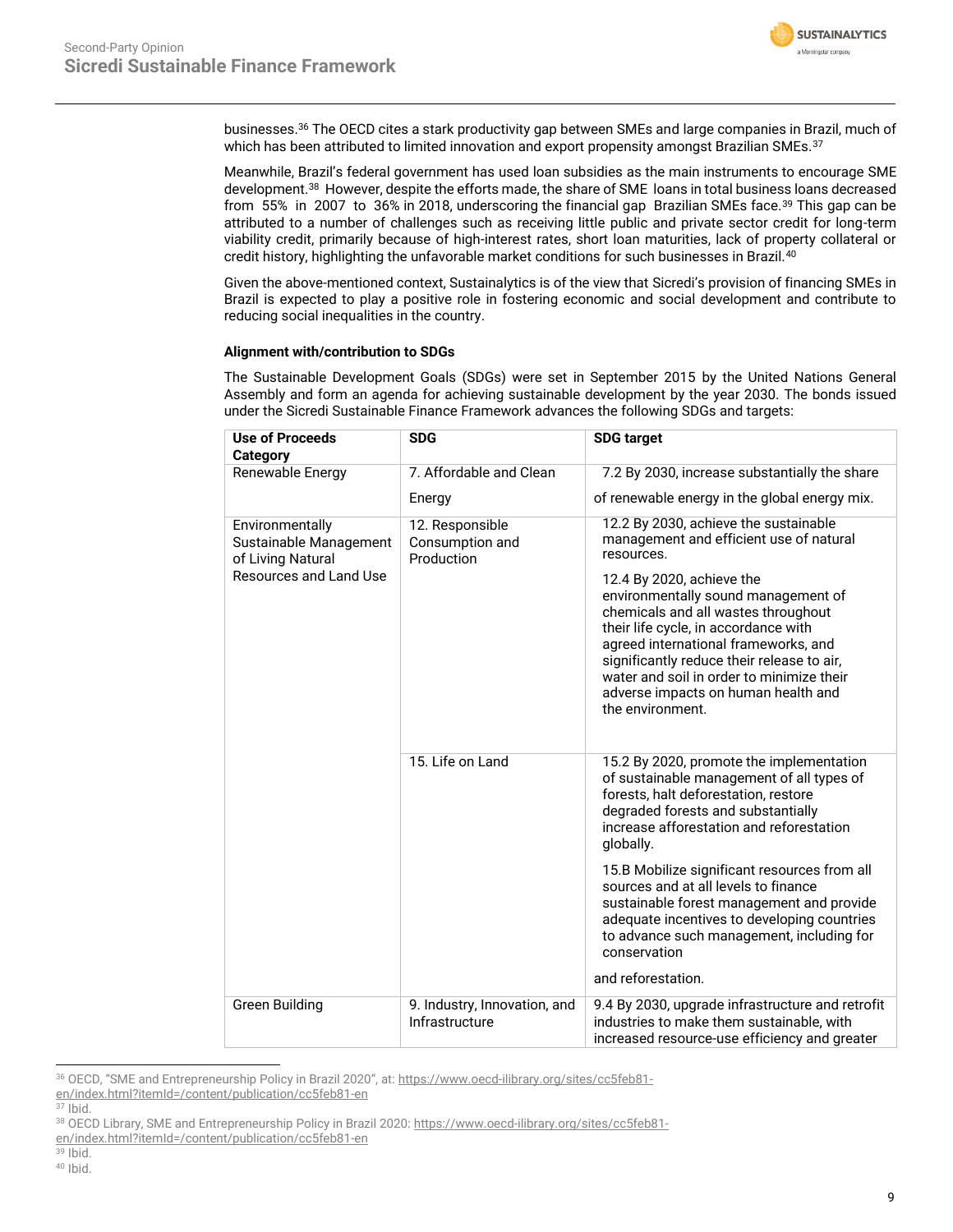



|                                                                                                        |                                               | adoption of clean and environmentally sound<br>technologies and industrial processes, with all<br>countries taking action in accordance with<br>their respective capabilities                                                                                                                                                                                                                        |
|--------------------------------------------------------------------------------------------------------|-----------------------------------------------|------------------------------------------------------------------------------------------------------------------------------------------------------------------------------------------------------------------------------------------------------------------------------------------------------------------------------------------------------------------------------------------------------|
| <b>Energy Efficiency</b>                                                                               | 7. Affordable and Clean<br>Energy             | 7.3 By 2030, double the global rate of<br>improvement in energy efficiency                                                                                                                                                                                                                                                                                                                           |
| <b>Clean Transportation</b>                                                                            | 11. Sustainable cities and<br>communities     | 11.2 By 2030, provide access to safe,<br>affordable, accessible and sustainable<br>transport systems for all, improving road<br>safety, notably by expanding public transport,<br>with special attention to the needs of those in<br>vulnerable situations, women, children, persons<br>with disabilities and older persons                                                                          |
| <b>Access to Essential</b><br><b>Services</b>                                                          | 8. Decent work and<br>economic growth         | 8.10 Strengthen the capacity of domestic<br>financial institutions to encourage and expand<br>access to banking, insurance and financial<br>services for all                                                                                                                                                                                                                                         |
| Employment Generation,,<br>through the Potential<br><b>Effect of SME Financing</b><br>and Microfinance | 8. Decent Work and<br>Economic Growth         | 8.3 Promote development-oriented policies<br>that support productive activities, decent job<br>creation, entrepreneurship, creativity and<br>innovation, and encourage the formalization<br>and growth of micro-, small- and medium-<br>sized enterprises, including through access to<br>financial services.                                                                                        |
|                                                                                                        | 9. Industry, Innovation and<br>Infrastructure | 9.3 Increase the access of small-scale<br>industrial and other enterprises, in particular in<br>developing countries, to financial services,<br>including affordable credit, and their<br>integration into value chains and markets.                                                                                                                                                                 |
|                                                                                                        | 10. Reduce inequalities                       | 10.2 By 2030, empower and promote the<br>social, economic and political inclusion of all,<br>irrespective of age, sex, disability, race,<br>ethnicity, origin, religion or economic or other<br>status                                                                                                                                                                                               |
| <b>Family Rural Production</b>                                                                         | 2. Zero Hunger                                | 2030,<br>sustainable<br>food<br>2.4<br>By<br>ensure<br>production systems and implement resilient<br>agricultural practices that increase productivity<br>and production, that help maintain ecosystems,<br>that strengthen capacity for adaptation to<br>climate change, extreme weather, drought,<br>and other<br>disasters<br>flooding<br>and that<br>progressively improve land and soil quality |
|                                                                                                        | 15. Life and Land                             | 15.2 By 2020, promote the implementation of<br>sustainable management of all types of<br>forests, halt deforestation, restore degraded<br>forests and substantially increase afforestation<br>and reforestation globally                                                                                                                                                                             |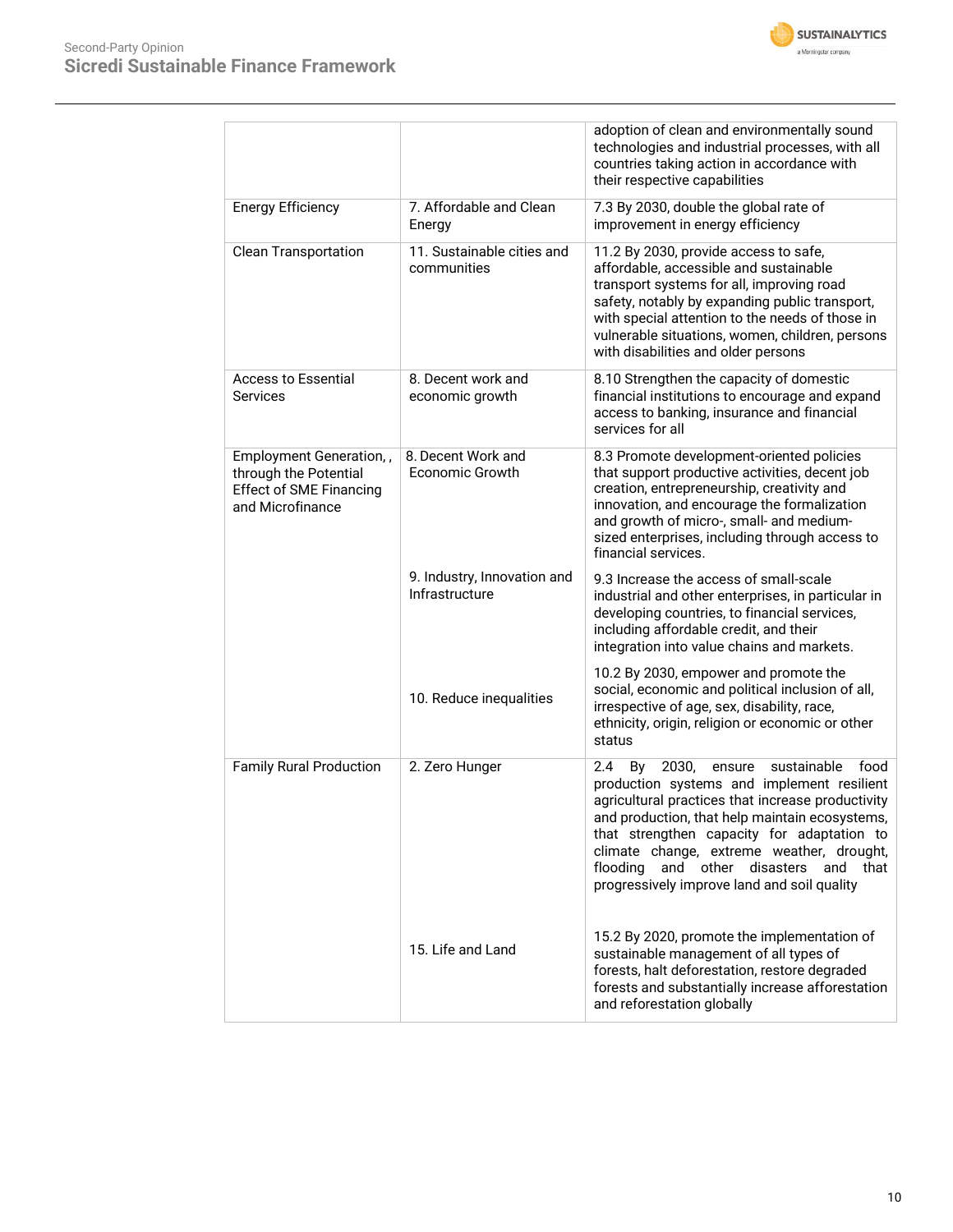

### **Conclusion**

Sicredi has developed the Sicredi Sustainable Finance Framework under which it may issue sustainability bonds and loans and use the proceeds to finance (i) Renewable Energy, (ii) Environmentally Sustainable Management of Living Natural Resources and Land Use, (iii) Green Building, (iv) Energy Efficiency, (v) Clean Transportation, (vi) Access to Essential Services, (vii) Employment Generation, through the Potential Effect of SME Financing and Microfinance, and (viii) Family Rural Production. Sustainalytics considers that the projects funded by the sustainability bond proceeds are expected to provide positive environmental and social impact.

The Sicredi Sustainable Finance Framework outlines a process by which proceeds will be tracked, allocated, and managed, and commitments have been made for reporting on the allocation and impact of the use of proceeds. Furthermore, Sustainalytics believes that Sicredi's Sustainable Finance Framework is aligned with the overall sustainability strategy of the company and that the use of proceeds categories will contribute to the advancement of the UN Sustainable Development Goals 2, 7, 8, 9, 10, 11, 12 and 15. Additionally, Sustainalytics is of the opinion that Sicredi has adequate measures to identify, manage and mitigate environmental and social risks commonly associated with the eligible projects funded by the proceeds.

Based on the above, Sustainalytics is confident that Sicredi is well-positioned to issue sustainability bonds and that the Sicredi Sustainable Finance Framework is robust, transparent, and in alignment with the four core components of the Green Bond Principles (2021), Social Bond Principles (2021), Green Loan Principles (2021), and Social Loan Principles (2021).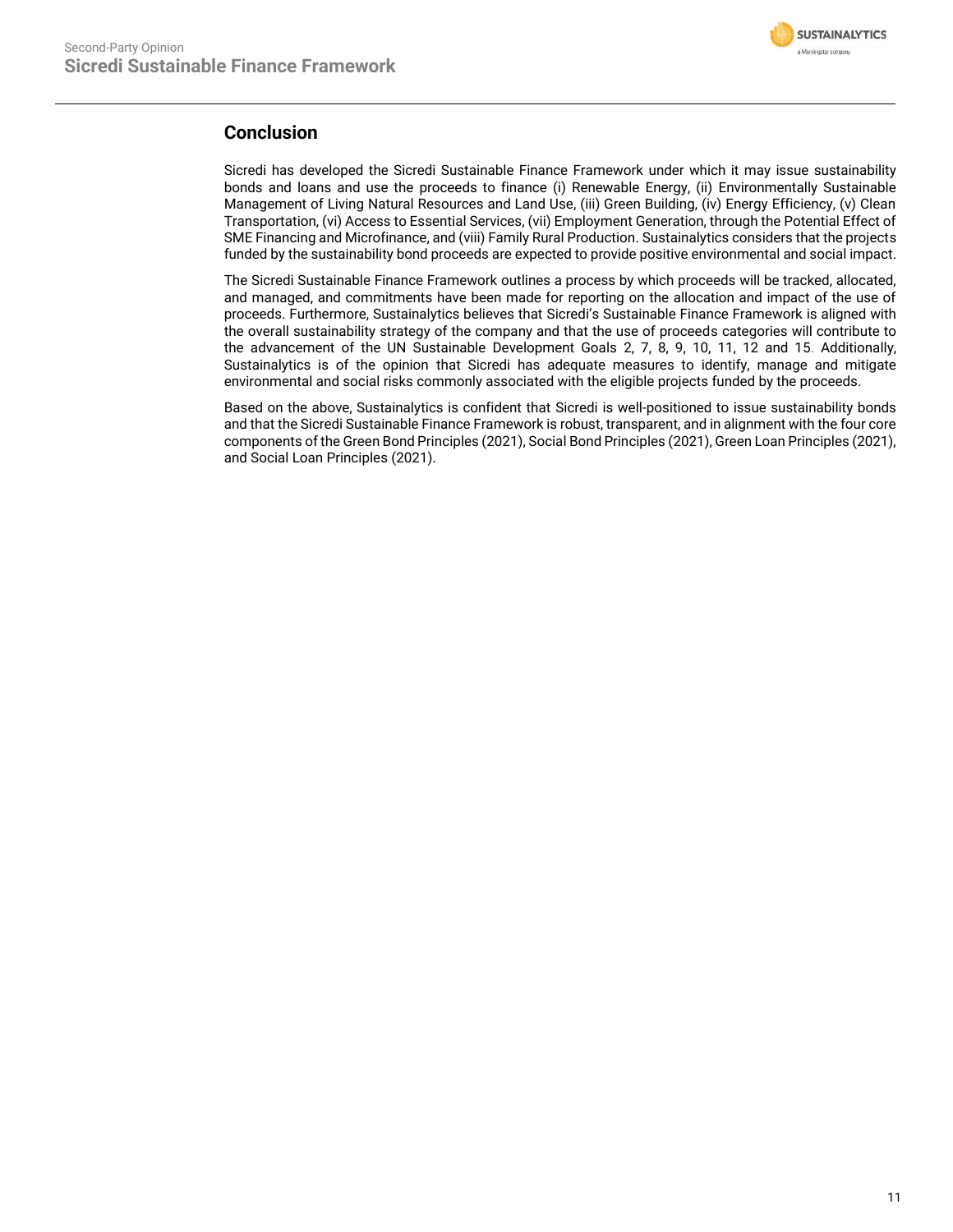

## <span id="page-11-0"></span>**Appendix**

### **Appendix 1: Sustainability Bond / Sustainability Bond Programme - External Review Form**

### **Section 1. Basic Information**

| Issuer name:                                                                                    | Sicredi                               |  |  |
|-------------------------------------------------------------------------------------------------|---------------------------------------|--|--|
| Sustainability Bond ISIN or Issuer Sustainability<br><b>Bond Framework Name, if applicable:</b> | Sicredi Sustainable Finance Framework |  |  |
| Review provider's name:                                                                         | <b>Sustainalytics</b>                 |  |  |
| Completion date of this form:                                                                   | May 20, 2022                          |  |  |
| Publication date of review publication:                                                         |                                       |  |  |
| Original publication date <i>[please fill this out for</i>                                      |                                       |  |  |

*updates]***:** 

### **Section 2. Review overview**

### **SCOPE OF REVIEW**

The following may be used or adapted, where appropriate, to summarise the scope of the review. The review assessed the following elements and confirmed their alignment with the GBP and SBP:

| ⊠ | Use of Proceeds        | ⊠ | Process for Project Evaluation and<br>Selection |
|---|------------------------|---|-------------------------------------------------|
| ⊠ | Management of Proceeds | ⊠ | Reporting                                       |

### **ROLE(S) OF REVIEW PROVIDER**

- **⊠** Consultancy (incl. 2<sup>nd</sup> opinion) □ □ Certification
- ☐ Verification ☐ Rating
- ☐ Other *(please specify)*:

Note: In case of multiple reviews / different providers, please provide separate forms for each review.

### **EXECUTIVE SUMMARY OF REVIEW and/or LINK TO FULL REVIEW** *(if applicable)*

Please refer to Evaluation Summary above.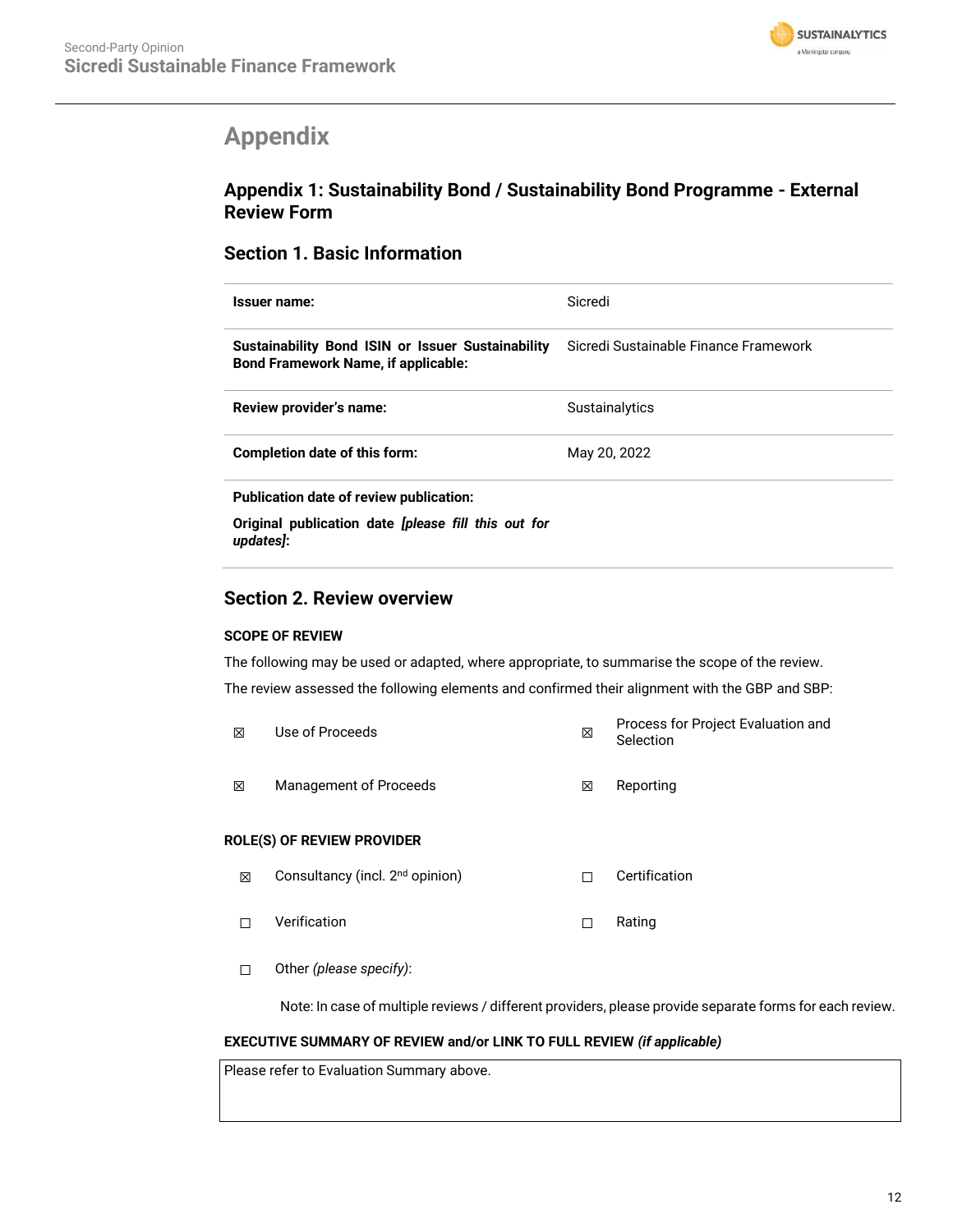

### **Section 3. Detailed review**

Reviewers are encouraged to provide the information below to the extent possible and use the comment section to explain the scope of their review.

### **1. USE OF PROCEEDS**

Overall comment on section *(if applicable)*:

The eligible categories for the use of proceeds  $-$  (i) Renewable Energy, (ii) Environmentally Sustainable Management of Living Natural Resources and Land Use, (iii) Green Buildings, (iv) Energy Efficiency, (v) Clean Transportation, (vi) Access to Essential Services, (vii) Employment Generation, through the Potential Effect of SME Financing and Microfinance, and (viii) Family Rural Production – are aligned with those recognized by the Green Bond Principles, Social Bond Principles, Green Loan Principles, and Social Loan Principles. Sustainalytics considers that investments in the eligible categories will lead to positive environmental or social impacts and advance the UN Sustainable Development Goals, specifically SDG 2, 7, 8, 9, 10,11,12 and 15.

### **Use of proceeds categories as per GBP:**

| X      | Renewable energy                                                                                                                | 区      | Energy efficiency                                                                  |  |  |  |
|--------|---------------------------------------------------------------------------------------------------------------------------------|--------|------------------------------------------------------------------------------------|--|--|--|
| □      | Pollution prevention and control                                                                                                | 図      | Environmentally sustainable management of<br>living natural resources and land use |  |  |  |
| □      | Terrestrial and aquatic biodiversity<br>conservation                                                                            | ⊠      | Clean transportation                                                               |  |  |  |
| □      | Sustainable water and wastewater<br>management                                                                                  | $\Box$ | Climate change adaptation                                                          |  |  |  |
| □      | Eco-efficient and/or circular economy<br>adapted products, production technologies<br>and processes                             | 図      | Green buildings                                                                    |  |  |  |
| □      | Unknown at issuance but currently expected<br>to conform with GBP categories, or other<br>eligible areas not yet stated in GBPs | П      | Other (please specify):                                                            |  |  |  |
|        | If applicable please specify the environmental taxonomy, if other than GBPs:                                                    |        |                                                                                    |  |  |  |
|        | Use of proceeds categories as per SBP:                                                                                          |        |                                                                                    |  |  |  |
| □      | Affordable basic infrastructure                                                                                                 | ⊠      | Access to essential services                                                       |  |  |  |
| □      | Affordable housing                                                                                                              | ⊠      | Employment generation (through SME financing<br>and microfinance)                  |  |  |  |
| $\Box$ | Food security                                                                                                                   | П      | Socioeconomic advancement and<br>empowerment                                       |  |  |  |
| □      | Unknown at issuance but currently expected<br>to conform with SBP categories, or other<br>eligible areas not yet stated in SBP  | 図      | Other (please specify): Family Rural Production                                    |  |  |  |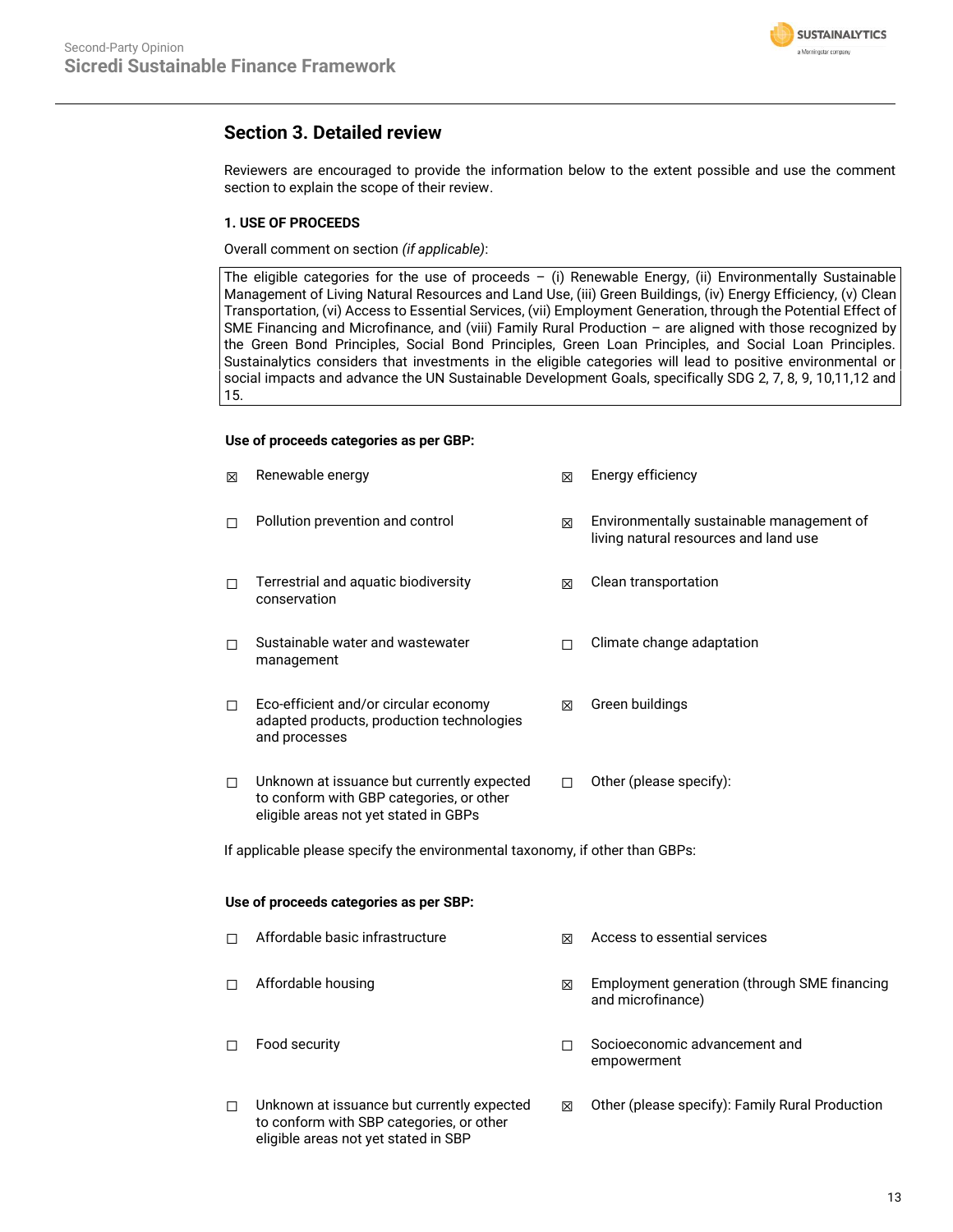

If applicable please specify the social taxonomy, if other than SBP:

### **2. PROCESS FOR PROJECT EVALUATION AND SELECTION**

Overall comment on section (if applicable):

Sicredi's Structured Operations and Sustainable Finance department will be responsible for evaluating and selecting the eligible projects. Sicredi has in place processes to identify and mitigate environmental and social risks associated with its credit products and investments, which are applicable to all allocation decisions made under this Framework. Sustainalytics considers the project selection process in line with market practice.

### **Evaluation and selection**

| ⊠ | Credentials on the issuer's social and green<br>objectives                                 | ⊠ | Documented process to determine that<br>projects fit within defined categories                  |
|---|--------------------------------------------------------------------------------------------|---|-------------------------------------------------------------------------------------------------|
| ⊠ | Defined and transparent criteria for projects<br>eligible for Sustainability Bond proceeds | ⊠ | Documented process to identify and<br>manage potential ESG risks associated<br>with the project |
| ⊠ | Summary criteria for project evaluation and<br>selection publicly available                |   | Other (please specify):                                                                         |

### **Information on Responsibilities and Accountability**

- ☒ Evaluation / Selection criteria subject to external advice or verification ☐ In-house assessment
- ☐ Other (please specify):

#### **3. MANAGEMENT OF PROCEEDS**

Overall comment on section *(if applicable)*:

Sicredi's treasury team will be responsible for the management and allocation of net proceeds. Sicredi intends to fully allocate the proceeds from each financial instrument within three years but reserves the right to do so until the instrument's maturity. Unallocated proceeds will be invested in cash or cash equivalents. Sustainalytics considers market expectation to be allocation within 36 months

#### **Tracking of proceeds:**

- □ Sustainability Bond proceeds segregated or tracked by the issuer in an appropriate manner
- ☐ Disclosure of intended types of temporary investment instruments for unallocated proceeds
- ☐ Other (please specify):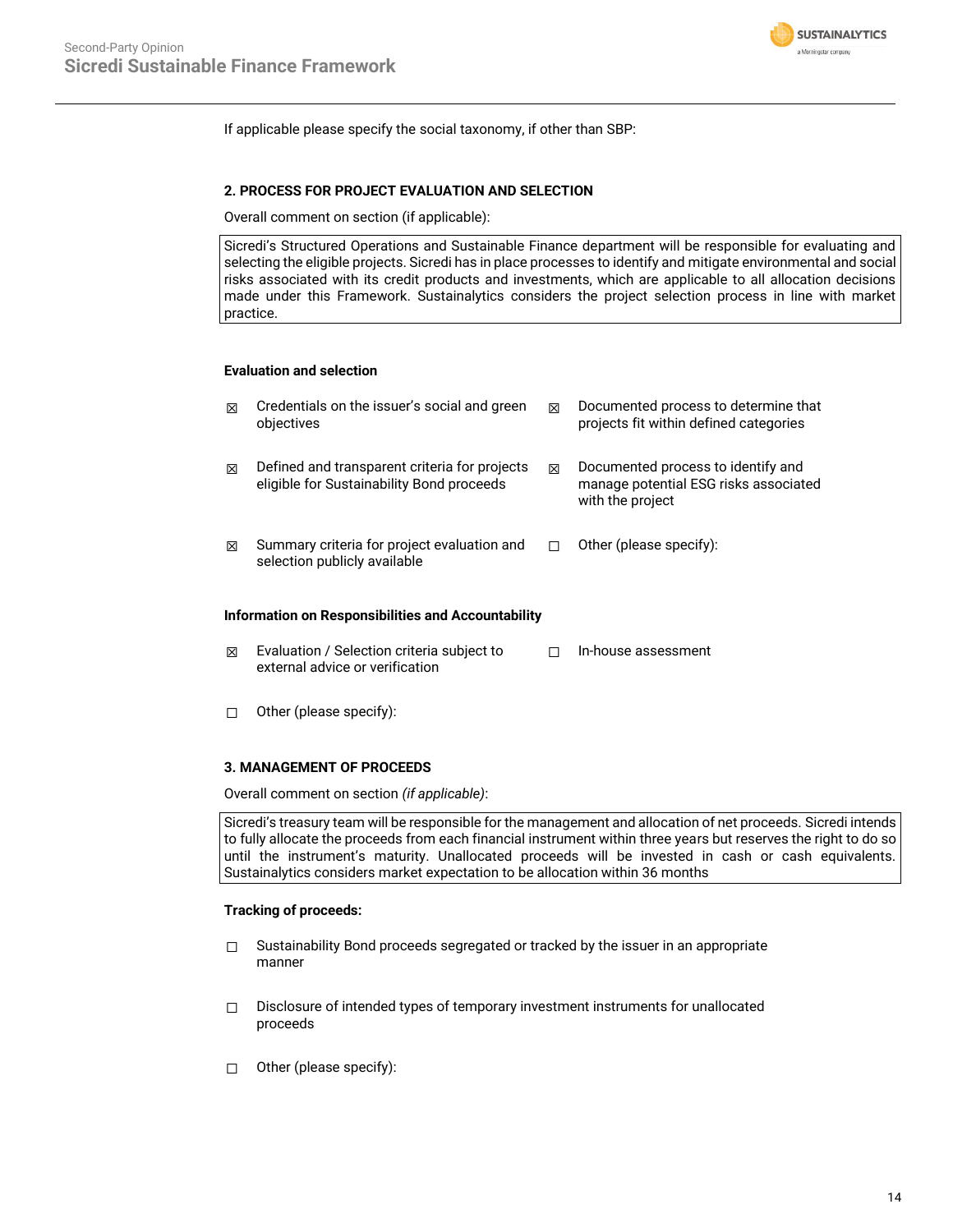

### **Additional disclosure:**

☐ Allocations to future investments only ☐ Allocations to both existing and future investments ☐ Allocation to individual disbursements ☐ Allocation to a portfolio of disbursements ☐ Disclosure of portfolio balance of unallocated proceeds ☐ Other (please specify):

### **4. REPORTING**

Overall comment on section (if applicable):

Sicredi intends to report on allocation of proceeds on its website on an annual basis until full allocation or in case of material developments. In addition, Sicredi is committed to reporting on relevant impact metrics. Sustainalytics views Sicredi's allocation and impact reporting as aligned with market practice.

#### **Use of proceeds reporting:**

| $\Box$ | Project-by-project            |                                             | ⊠      | On a project portfolio basis |                                                                                                                                      |
|--------|-------------------------------|---------------------------------------------|--------|------------------------------|--------------------------------------------------------------------------------------------------------------------------------------|
| □      | Linkage to individual bond(s) |                                             | $\Box$ | Other (please specify):      |                                                                                                                                      |
|        | <b>Information reported:</b>  |                                             |        |                              |                                                                                                                                      |
|        | X                             | Allocated amounts                           |        | $\Box$                       | Sustainability Bond financed share of<br>total investment                                                                            |
|        | $\Box$                        | Other (please specify):                     |        |                              |                                                                                                                                      |
|        |                               | Frequency:                                  |        |                              |                                                                                                                                      |
|        | 区                             | Annual                                      |        | $\Box$                       | Semi-annual                                                                                                                          |
|        | $\Box$                        | Other (please specify):                     |        |                              |                                                                                                                                      |
|        | Impact reporting:             |                                             |        |                              |                                                                                                                                      |
| $\Box$ | Project-by-project            |                                             | $\Box$ | On a project portfolio basis |                                                                                                                                      |
| П      | Linkage to individual bond(s) |                                             | П      | Other (please specify):      |                                                                                                                                      |
|        |                               | Information reported (expected or ex-post): |        |                              |                                                                                                                                      |
|        | X                             | <b>GHG Emissions / Savings</b>              |        | п                            | <b>Energy Savings</b>                                                                                                                |
|        | П                             | Decrease in water use                       |        | ⊠                            | Number of beneficiaries                                                                                                              |
|        | □                             | <b>Target populations</b>                   |        | $\Box$                       | Other ESG indicators (please<br>specify): GHG captured (t<br>CO <sub>2</sub> eq), electric capacity<br>(kW) of the generated biogas, |

estimated number of jobs supported, estimated annual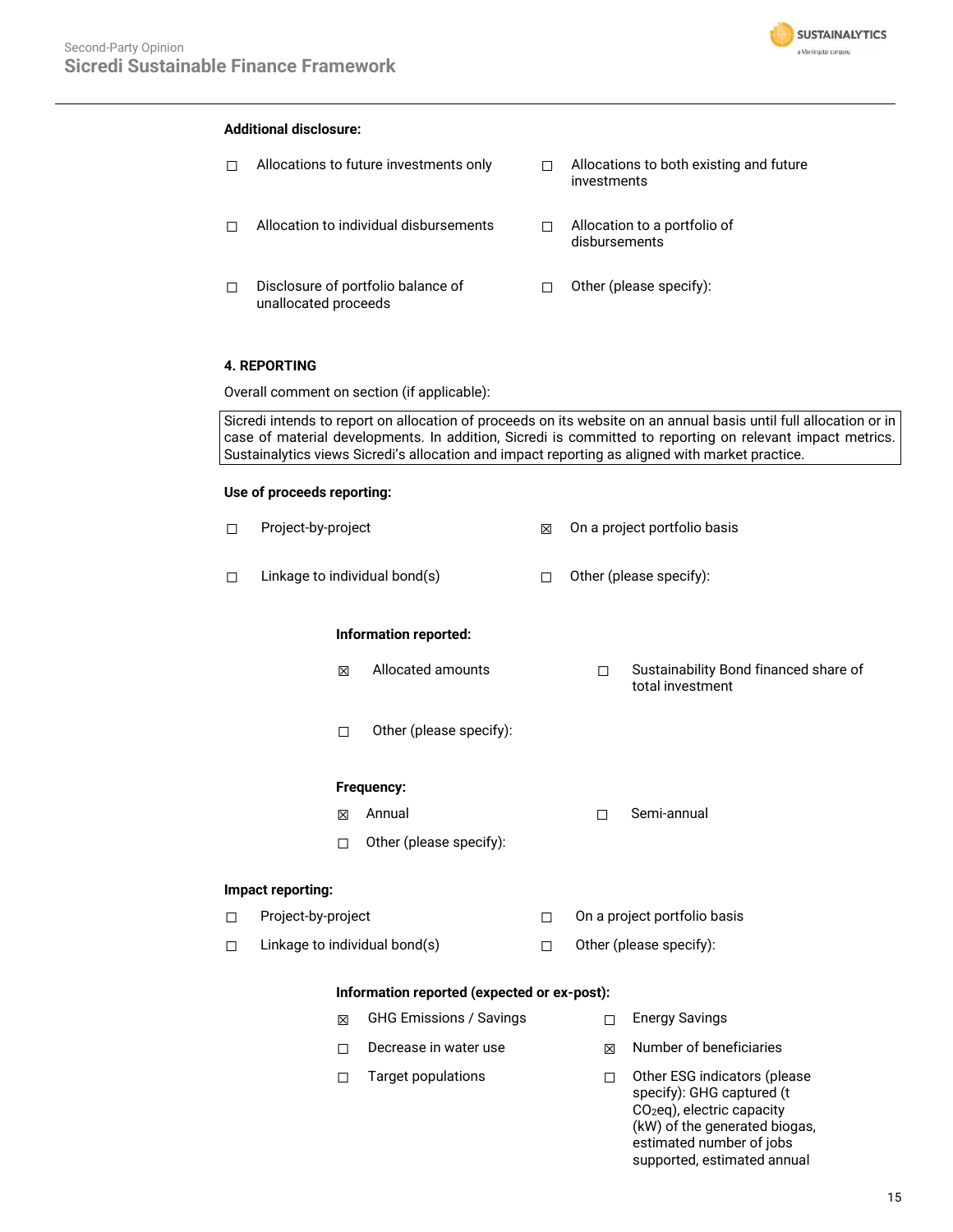

revenue generated for rural families, estimated number of beneficiaries

### **Frequency:**

- ☒ Annual ☐ Semi-annual
- ☐ Other (please specify):

### **Means of Disclosure**

- $\boxtimes$  Information published in financial report  $\boxtimes$  Information published in sustainability report
- $\boxtimes$  Information published in ad hoc documents ☐ Other (please specify):
- $\Box$  Reporting reviewed (if yes, please specify which parts of the reporting are subject to external review):

Where appropriate, please specify name and date of publication in the useful links section.

### **USEFUL LINKS (e.g. to review provider methodology or credentials, to issuer's documentation, etc.)**

https://www.sicredi.com.br/site/relacoes-com-investidores/

### **SPECIFY OTHER EXTERNAL REVIEWS AVAILABLE, IF APPROPRIATE**

#### **Type(s) of Review provided:**

- □ Consultancy (incl. 2<sup>nd</sup> opinion) □ Certification
- ☐ Verification / Audit ☐ Rating
- ☐ Other *(please specify)*:

**Review provider(s): Date of publication:**

#### **ABOUT ROLE(S) OF REVIEW PROVIDERS AS DEFINED BY THE GBP AND THE SBP**

- i. Second-Party Opinion: An institution with sustainability expertise that is independent from the issuer may provide a Second-Party Opinion. The institution should be independent from the issuer's adviser for its Sustainability Bond framework, or appropriate procedures such as information barriers will have been implemented within the institution to ensure the independence of the Second-Party Opinion. It normally entails an assessment of the alignment with the Principles. In particular, it can include an assessment of the issuer's overarching objectives, strategy, policy, and/or processes relating to sustainability and an evaluation of the environmental and social features of the type of Projects intended for the Use of Proceeds.
- ii. Verification: An issuer can obtain independent verification against a designated set of criteria, typically pertaining to business processes and/or sustainability criteria. Verification may focus on alignment with internal or external standards or claims made by the issuer. Also, evaluation of the environmentally or socially sustainable features of underlying assets may be termed verification and may reference external criteria. Assurance or attestation regarding an issuer's internal tracking method for use of proceeds, allocation of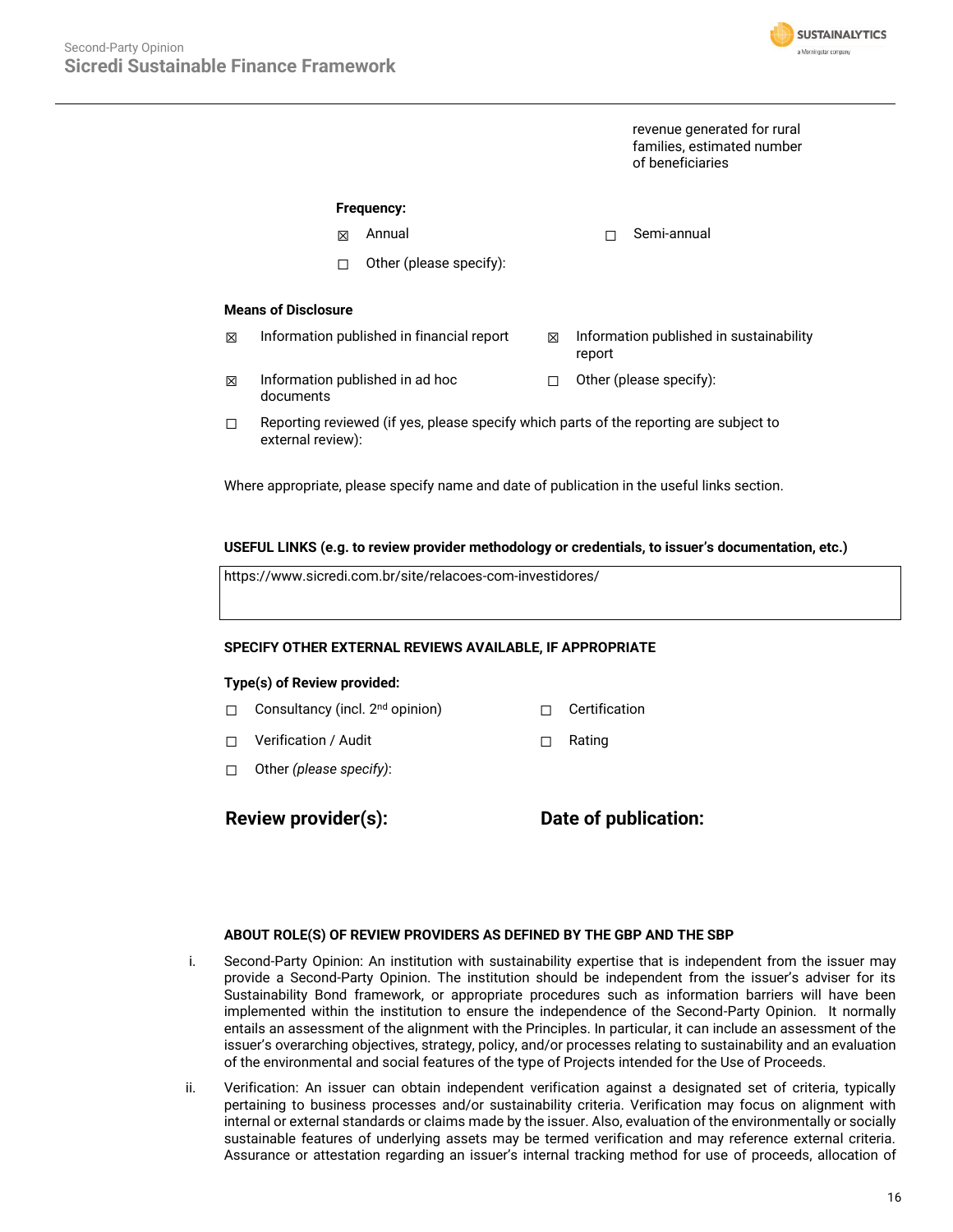

funds from Sustainability Bond proceeds, statement of environmental or social impact or alignment of reporting with the Principles may also be termed verification.

- iii. Certification: An issuer can have its Sustainability Bond or associated Sustainability Bond framework or Use of Proceeds certified against a recognised external sustainability standard or label. A standard or label defines specific criteria, and alignment with such criteria is normally tested by qualified, accredited third parties, which may verify consistency with the certification criteria.
- iv. Green, Social and Sustainability Bond Scoring/Rating: An issuer can have its Sustainability Bond, associated Sustainability Bond framework or a key feature such as Use of Proceeds evaluated or assessed by qualified third parties, such as specialised research providers or rating agencies, according to an established scoring/rating methodology. The output may include a focus on environmental and/or social performance data, process relative to the Principles, or another benchmark, such as a 2-degree climate change scenario. Such scoring/rating is distinct from credit ratings, which may nonetheless reflect material sustainability risks.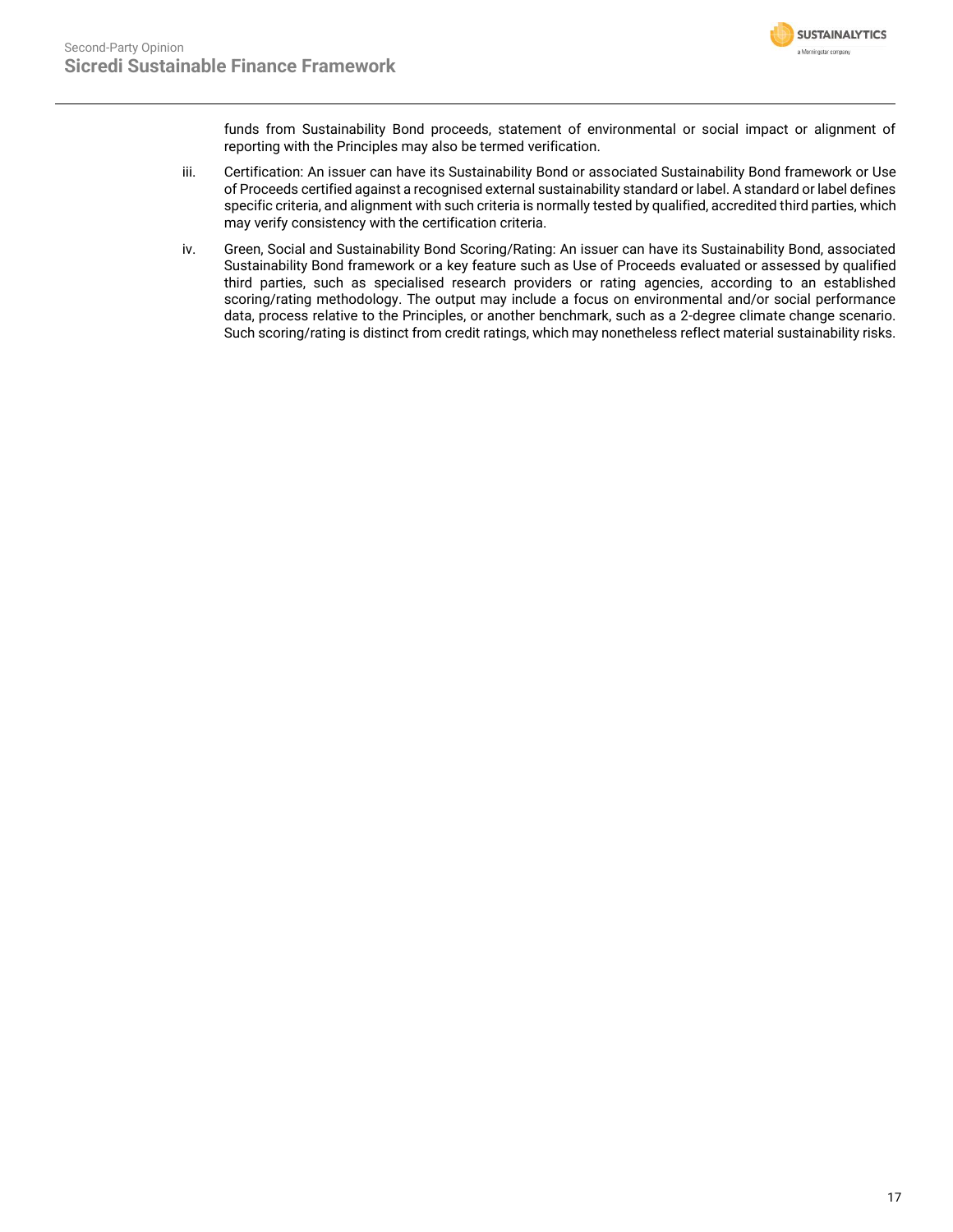

## **Disclaimer**

### **Copyright ©2022 Sustainalytics. All rights reserved.**

The information, methodologies and opinions contained or reflected herein are proprietary of Sustainalytics and/or its third party suppliers (Third Party Data), and may be made available to third parties only in the form and format disclosed by Sustainalytics, or provided that appropriate citation and acknowledgement is ensured. They are provided for informational purposes only and (1) do not constitute an endorsement of any product or project; (2) do not constitute investment advice, financial advice or a prospectus; (3) cannot be interpreted as an offer or indication to buy or sell securities, to select a project or make any kind of business transactions; (4) do not represent an assessment of the issuer's economic performance, financial obligations nor of its creditworthiness; and/or (5) have not and cannot be incorporated into any offering disclosure.

These are based on information made available by the issuer and therefore are not warranted as to their merchantability, completeness, accuracy, up-to-dateness or fitness for a particular purpose. The information and data are provided "as is" and reflect Sustainalytics` opinion at the date of their elaboration and publication. Sustainalytics accepts no liability for damage arising from the use of the information, data or opinions contained herein, in any manner whatsoever, except where explicitly required by law. Any reference to third party names or Third Party Data is for appropriate acknowledgement of their ownership and does not constitute a sponsorship or endorsement by such owner. A list of our third-party data providers and their respective terms of use is available on our website. For more information, visit http://www.sustainalytics.com/legal-disclaimers.

The issuer is fully responsible for certifying and ensuring the compliance with its commitments, for their implementation and monitoring.

In case of discrepancies between the English language and translated versions, the English language version shall prevail.